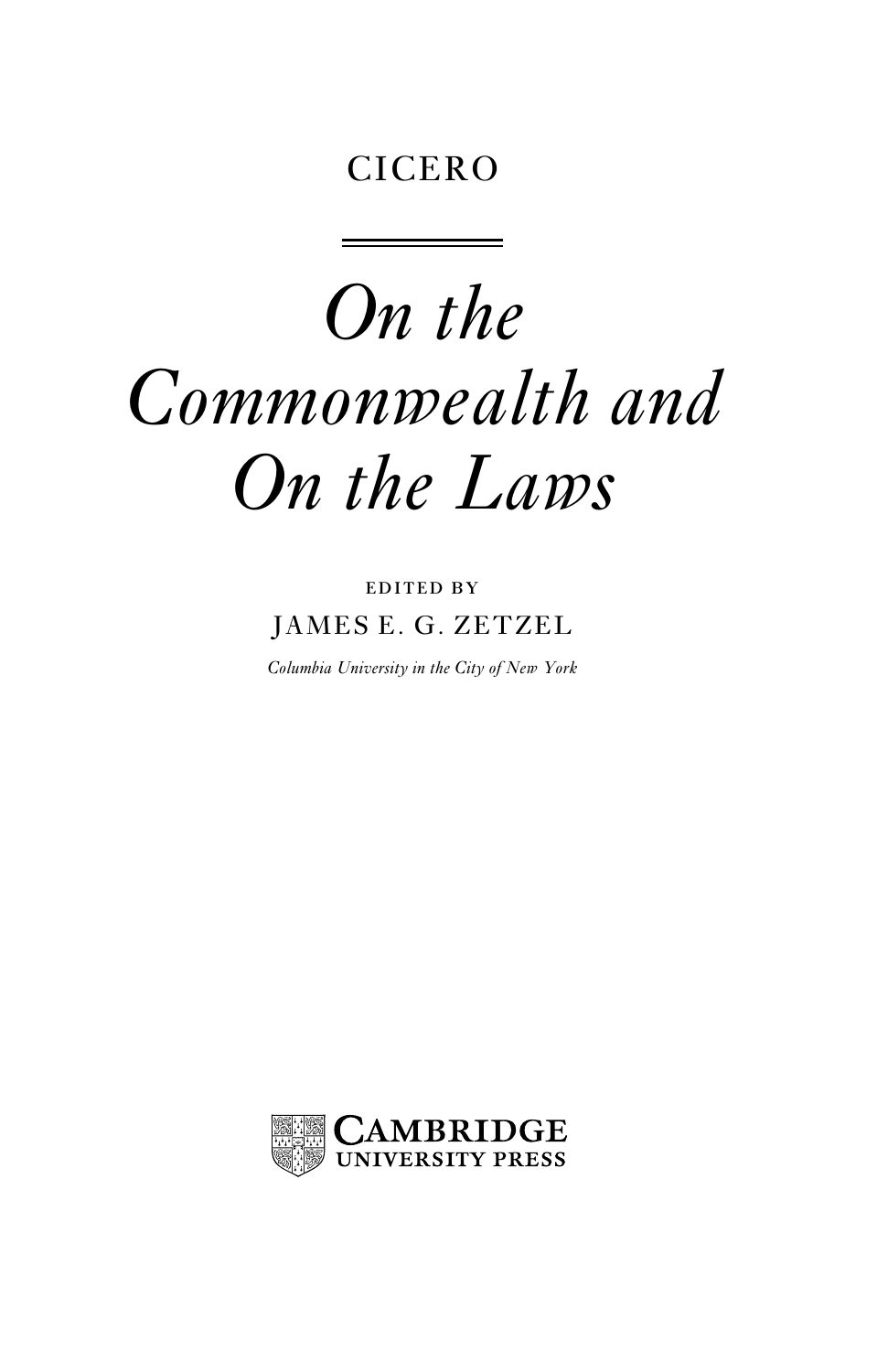#### PUBLISHED BY THE PRESS SYNDICATE OF THE UNIVERSITY OF CAMBRIDGE The Pitt Building, Trumpington Street, Cambridge CB2 IRP, United Kingdom

**CAMBRIDGE UNIVERSITY PRESS** The Edinburgh Building, Cambridge, CB2 2RU, United Kingdom http://www.cup.cam.ac.uk 40 West 20th Street, New York, NY 10011-4211, USA http://www.cup.org 10 Stamford Road, Oakleigh, Melbourne 3166, Australia

> © in the editorial matter, selection and English translation Cambridge University Press

This book is in copyright. Subject to statutory exception and to the provisions of relevant collective licensing agreements, no reproduction of any part may take place without the written permission of Cambridge University Press.

First published 1999

Printed in the United Kingdom at the University Press, Cambridge

Typeset in Ehrhardt 9.5/12pt [VN]

*A catalogue record for this book is available from the British Library*

*Library of Congress cataloguing in publication data*

Cicero, Marcus Tullius.

[De republica. English]

On the commonwealth; and, On the laws/Cicero; edited by James E. G. Zetzel.

p. cm. – (Cambridge texts in the history of political thought)

Includes bibliographical references and index.

ISBN 0 521 45344 5 (hardback). – ISBN 0 521 45959 1 (paperback)

1. Political science – Early works to 1800. 2. State, The – Early works to 1800. 3. Rome – Politics and government  $-265-30$  B.C.

I. Zetzel, James E. G. II. Cicero, Marcus Tullius. De legibus. English. III. Title. IV. Title:

On the commonwealth; and, On the laws. v. Title: On the laws. vi. Series.

IC81.C613 1999

 $320.1 - dcz1$   $98-49660$  CIP

ISBN 0 521 45344 5 hardback ISBN 0 $52145959$  I paperback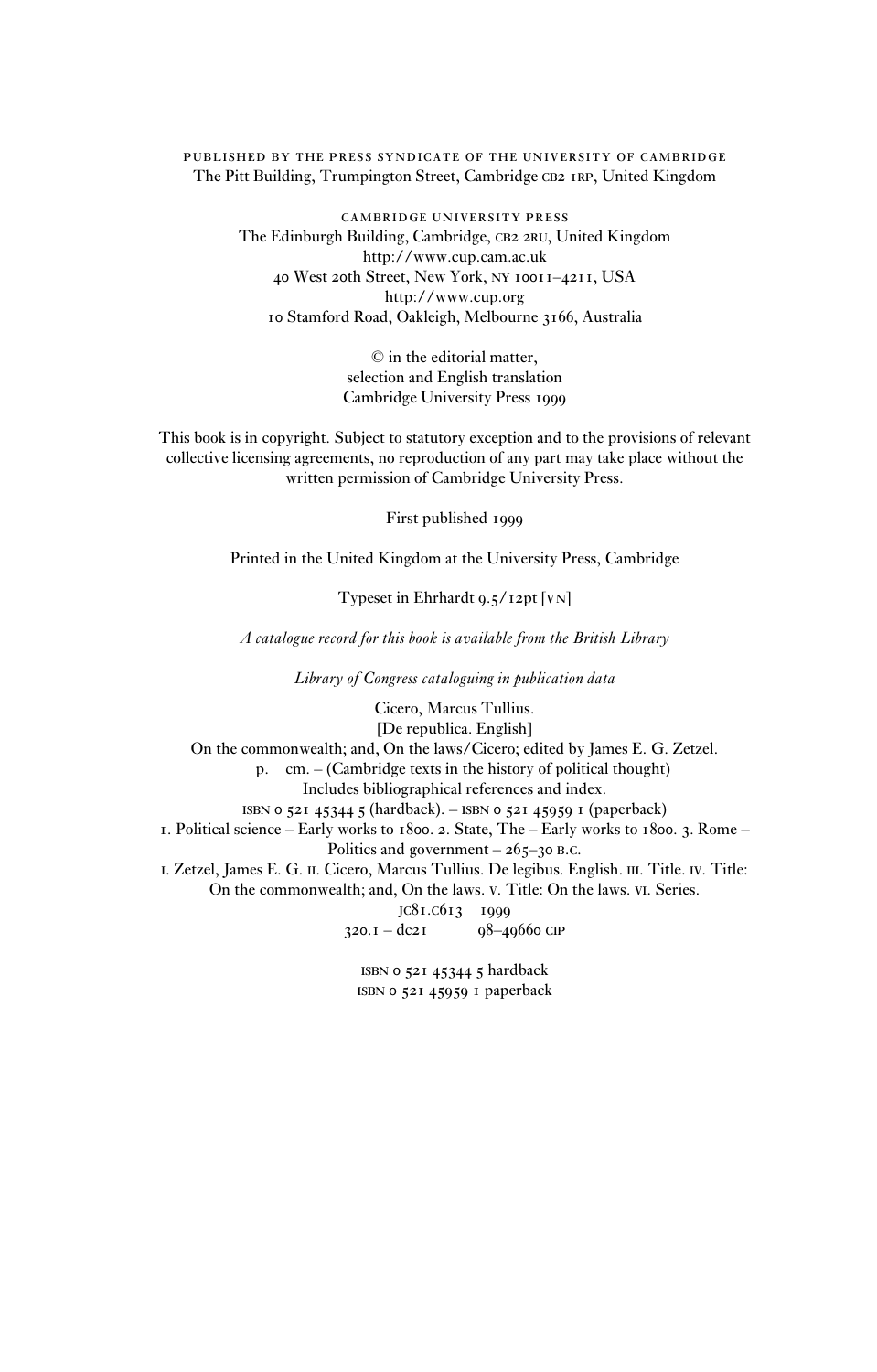## **Contents**

| <i>Editor's note</i>                       | <i>page</i> vi |
|--------------------------------------------|----------------|
| Introduction<br>Chronology<br>Bibliography | vii            |
|                                            | <b>XXV</b>     |
|                                            | xxix           |
| Text and translation                       | xxxvi          |
| Synopsis                                   | xlii           |
| On the Commonwealth                        |                |
| Book 1                                     | 1              |
| Book 2                                     | 33             |
| Book 3                                     | 59             |
| Book 4                                     | 79             |
| Book 5                                     | 87             |
| Book 6                                     | 92             |
| <b>Unplaced fragments</b>                  | 103            |
| On the Laws                                |                |
| Book 1                                     | 105            |
| Book 2                                     | 120            |
| Book 3                                     | 157            |
| Fragments                                  | 175            |
| <b>Biographical</b> notes                  | 176            |
| Index of fragments                         | 199            |
| General index                              | 201            |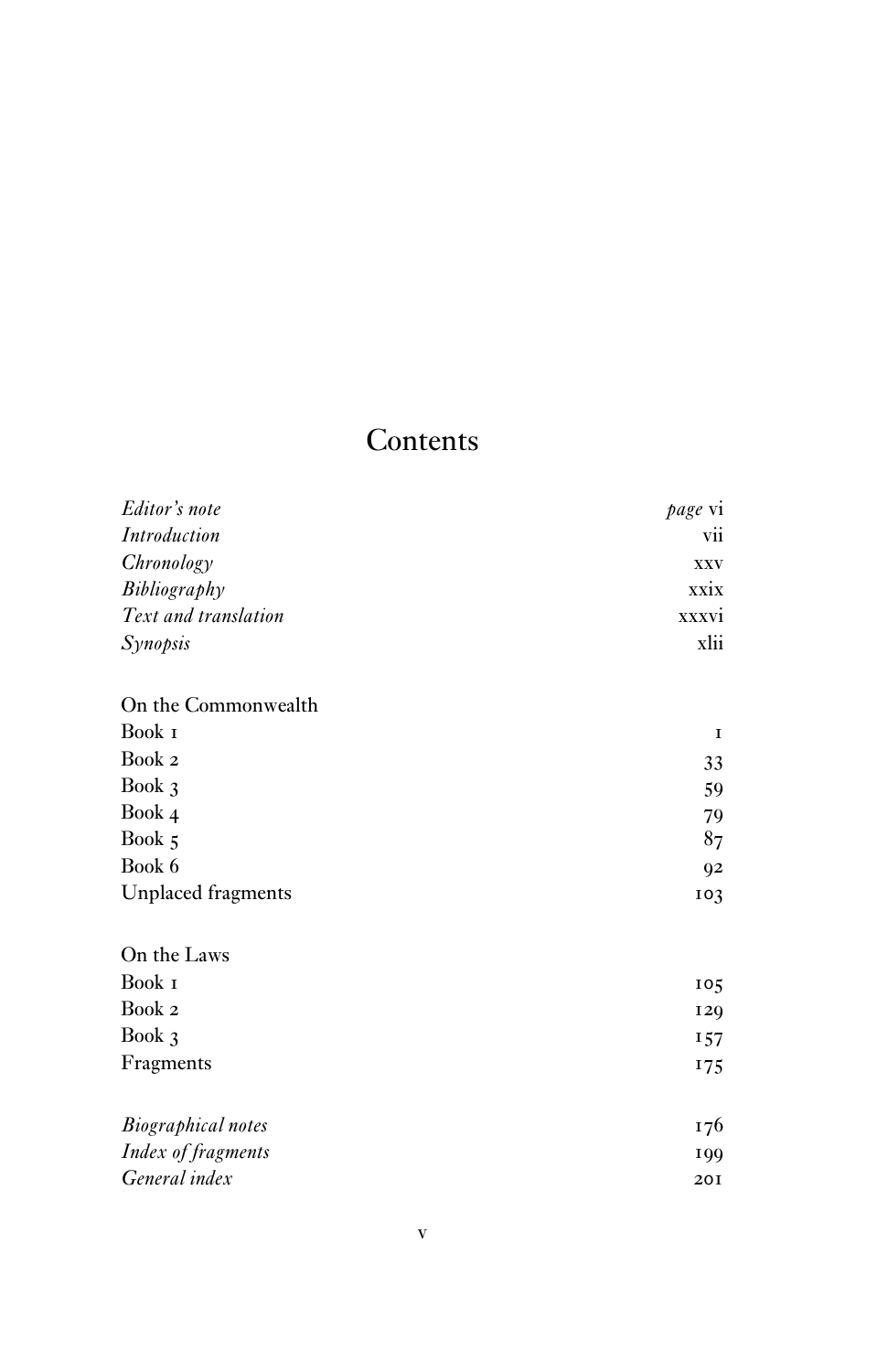## On the Commonwealth

### Book 1

#### *Fragments of the preface*

I [4.7f Ziegler]. Augustine, *Epist.* 91.3: *Take a brief look at that book* On the Commonwealth, *from which you drank up that attitude of a patriotic citizen, that* there is for good men no limit or end of looking out for one's country.

 [fr. a]. Thus, since our country provides more benefits and is a parent prior to our biological parents, we have a greater obligation to it than to our parents.  $(+$  Nonius 426.8)

 $\frac{1}{2}$  [fr. 1d]. From which those people<sup>3</sup> call  $\langle$ us $\rangle$  away. ( + Arusianus  $7.457.14K$ ).

4 [fr. 1b]. Pliny, *Natural History, praef.* 22: *Cicero is honest: in* On the Commonwealth *he announces that he is Plato's companion.*

 [fr. c]. Pliny, *Natural History, praef.* : *There is also a kind of public rejection of the learned. Even Cicero uses it, although his genius is beyond all doubt; more surprising is that he does so through a spokesman:* ''and not for the very learned: I don't want Persius to read this, I do want Iunius Congus to."<sup>4</sup> If Lucilius, the creator of verbal wit, thought that he had to *speak this way, and Cicero thought that he had to borrow it, especially when*

<sup>&</sup>lt;sup>1</sup> More than half the preface is lost; the few extant fragments show that C. discussed the obligation to serve one's country, referred to Plato's *Republic* as his model, and emphasized the greater importance of experience and action than of philosophical expertise both in general and in the dialogue itself.

 $\degree$  The rest of this quotation will be found at 4.7f.

<sup>&</sup>lt;sup>3</sup> The Epicureans.

 $+$  Lucilius 633–34 Warmington. The text is corrupt, but it is clear that the first person named is a very learned person, while Iunius Congus is the ideal (moderately learned) audience. For the identification of proper names, see the biographical notes.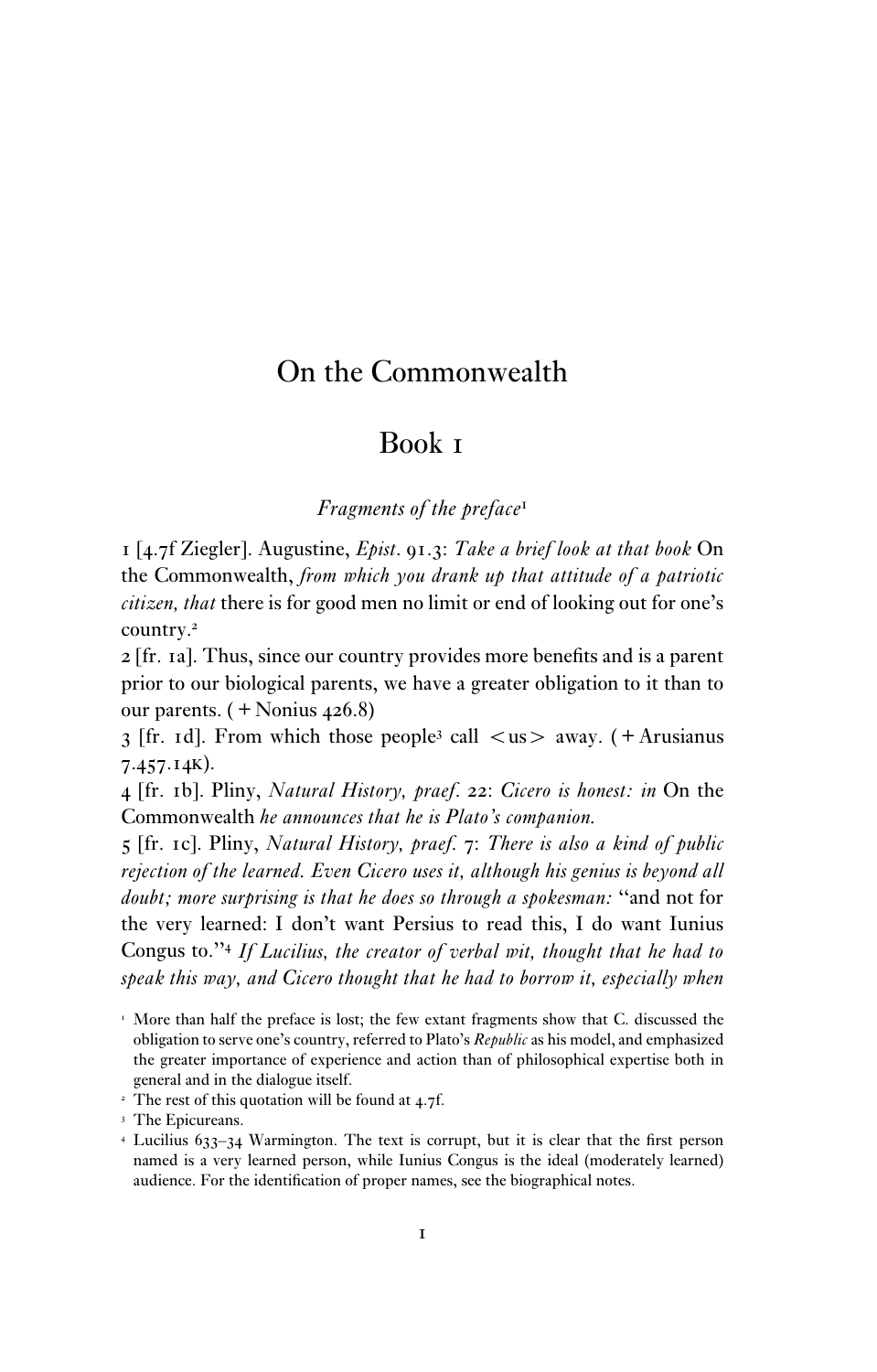*writing about the commonwealth, how much more do I have a reason to defend myself from some judge?*

 [fr. e]. Lactantius, *Inst.* ..: *They do not seek utility but pleasure from philosophy, as Cicero attests:* In fact, although all the writings of these people<sup>5</sup> contain the richest sources for virtue and knowledge, if they are compared to the actions and accomplishments of the others I am afraid that they seem to have brought less utility to men's activities than enjoyment to their leisure.

 $7$  [fr. 1f]. Nor would Carthage have had so much wealth for nearly six hundred years without judgment and education.  $(+$  Nonius  $526.8)$ 

[I]  $\le$  If they had not preferred virtue to pleasure . . . > would  $\le$  not > have freed Rome from the attack  $<$  of Pyrrhus $>$ ; $^6$  Gaius Duilius, Aulus Atilius, and Lucius Metellus would not have freed Rome from the terror of Carthage. The two Scipios would not have put out with their own blood the rising flames of the Second Punic War; when it flared up with greater force Quintus Fabius Maximus would not have weakened it or Marcus Marcellus crushed it or Scipio Africanus torn the war from the gates of Rome and forced it back within the enemy's walls.<sup>7</sup> Marcus Cato, an unknown man of no pedigree – a man who serves as a model of industry and virtue to all of us who share his goals – could have remained at Tusculum, a healthy spot and not far off, enjoying peace and quiet; but that madman (as some people<sup>9</sup> think), under no compulsion, chose to be tossed in the waves and storms of public life to an advanced old age rather than live a happy life in peace and calm. I leave out countless men who one and all contributed to the safety of this state; I will not mention those of recent times, so that no one will object that he or someone in his family was omitted. I make this one assertion: nature has given men such a need for virtue and such a desire to defend the common safety that this force has overcome all the enticements of pleasure and ease.

- Philosophers in general; ''the others'' are statesmen. Lactantius does not refer the quotation to a specific work, and it is sometimes ascribed to the lost *Hortensius*.
- <sup>6</sup> The manuscript begins in the middle of a sentence; for other possible supplements cf. J. Zetzel (ed.), *Cicero: De re publica* (Cambridge, 1995), *ad loc*. The opening paragraph is part of a polemic against the rejection of public life.
- C. lists in chronological order three wars (against Pyrrhus and the First and Second Punic Wars) of the third and second centuries BCE and their heroes.
- <sup>8</sup> Tusculum (in the hills SE of Rome) was Cato's home; C. and other wealthy Romans had villas there.
- Epicureans; the language of storm and calm is typically Epicurean.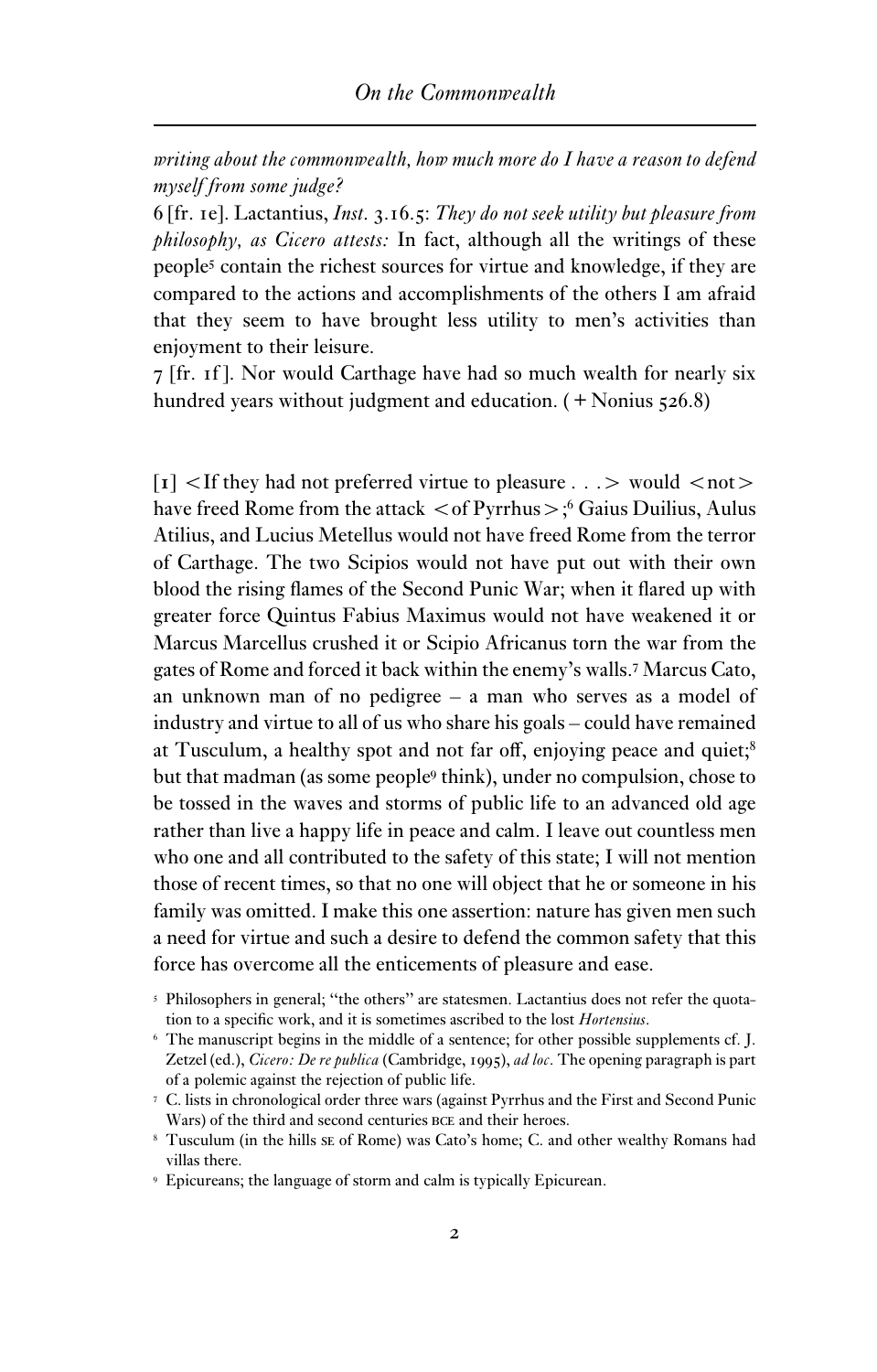[2] Furthermore, virtue is not some kind of knowledge to be possessed without using it: even if the intellectual possession of knowledge can be maintained without use, virtue consists entirely in its employment; moreover, its most important employment is the governance of states and the accomplishment in deeds rather than words of the things that philosophers talk about in their corners.<sup>11</sup> Philosophers, in fact, say nothing (at least nothing that may be said decently and honorably)<sup>12</sup> that does not derive from the men who established laws for states. What is the source of piety and religion? of international or civil law? of justice, good faith, and equity? of modesty and moderation, the avoidance of shame, and the desire for praise and honor? of courage in toil and danger? Surely they derive from the men who established such things through education and strengthened some by custom and ordained others by law.  $\lceil 3 \rceil$  They say that Xenocrates, a very distinguished philosopher, was once asked what his pupils achieved; he answered that they learned to do of their own free will what the laws would compel them to do. And therefore that citizen, who through his formal authority and the punishments established by law compels everyone to do what philosophers through their teaching can persuade only a few people to do, is to be preferred even to the teachers who make those arguments. What is so remarkable about their teaching that it should outrank a state that is well established through public law and customs? For my own part, just as I think ''great and powerful cities" (as Ennius calls them) $13$  better than villages and forts, so too I think that the men who lead these cities by their counsel and authority should be considered far wiser than philosophers who have no experience at all of public life. We are strongly drawn to try to increase the resources of the human race, and we are eager to make human life safer and better by our plans and efforts; it is the spur of nature herself that goads us on to this pleasure.<sup>14</sup> Therefore, let us keep to the course that has always been that of every responsible citizen;<sup>15</sup> let us not listen to

<sup>10</sup> Cf. also *On Duties* 1.19, 2.19; the idea of virtue as active is Aristotelian.

- <sup>12</sup> Again, an attack on Epicureanism.
- <sup>13</sup> Varia 21 Warmington.
- <sup>14</sup> C. uses Epicurean terminology to rebut Epicurean views.

 $\mu$  For the image see Plato, *Gorgias* 485d; C. used it previously at *On the Orator* 1.57, a passage closely parallel to this one.

<sup>&</sup>lt;sup>15</sup> *Optimus quisque*: "men of good standing," i.e. supporters of the traditional (plutocratic) structure of Roman government. On the meaning of *optimus* (best) and optimate cf. the excursus on optimates in *On Behalf of Sestius*  $96-131$ ; see also "Text and Translation" above.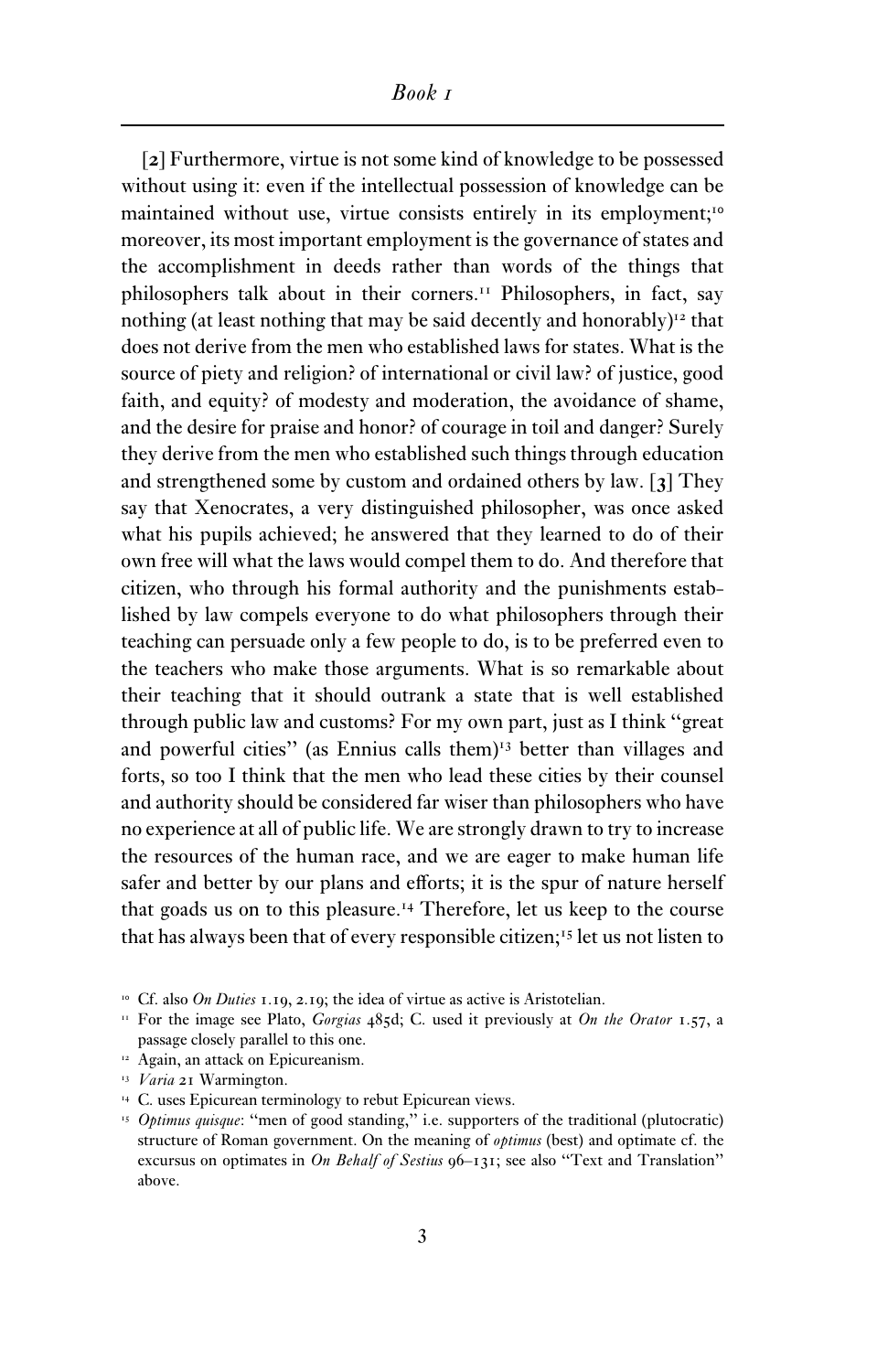the trumpet that sounds the retreat, to summon back even those who have already gone forward.

[4] These arguments, certain and lucid though they are, are rejected by those who take the contrary position. They cite first the labors which must be undergone in defending the commonwealth – a minor burden for an alert and vigorous man, and one to be scorned not only in major matters but even in lesser desires or duties, or even in business. They add the dangers to one's life, confronting brave men with a disgraceful fear of death, men who generally think it far more miserable to be worn away by nature and old age than to be given an occasion to lay down for their country a life that would in any case have to be surrendered to nature. On this score, they think that they are particularly eloquent when they collect the disasters of great men, the injuries inflicted on them by ungrateful fellow citizens.<sup>16</sup> [5] They list the familiar examples of this among the Greeks: Miltiades, the conqueror of the Persians, before the honorable wounds that he received in his great victory had healed, gave up in the chains placed on him by his fellow citizens the life that had survived the enemy's weapons; Themistocles was driven in fear from the country he had freed and took refuge not in the harbors of Greece that he had saved but in the barbarian lands which he had defeated. There is no shortage of examples of the fickleness of the Athenians and their cruelty towards their greatest citizens. They say that this practice, which began and became common among the Greeks, has spread from them even to our more responsible state: [6] they mention the exile of Camillus and the attack on Ahala; the hatred of Nasica, the expulsion of Laenas, and the condemnation of Opimius; the exile of Metellus or the most bitter disaster of Gaius Marius  $\langle \, . \, . \, . \rangle$ <sup>17</sup> the slaughter of leading citizens, or the deaths of many people which soon ensued. They even include my own name; I suppose that because they think that they were preserved in a life of peace by my counsel and danger they make even stronger and more affectionate complaints about what happened to me. But I would be hard put to say why, when they themselves go overseas for study or tourism \*

#### [one leaf missing]

A standard criticism of the Athenian democracy; cf. particularly Plato, *Gorgias*  $515b - 517a$ .

<sup>&</sup>lt;sup>17</sup> There is a gap in the text. C. refers (as also at *On the Orator* 3.8) to Marius' flight from Sulla and his violent return and revenge after Sulla's departure to the Mithdradatic War.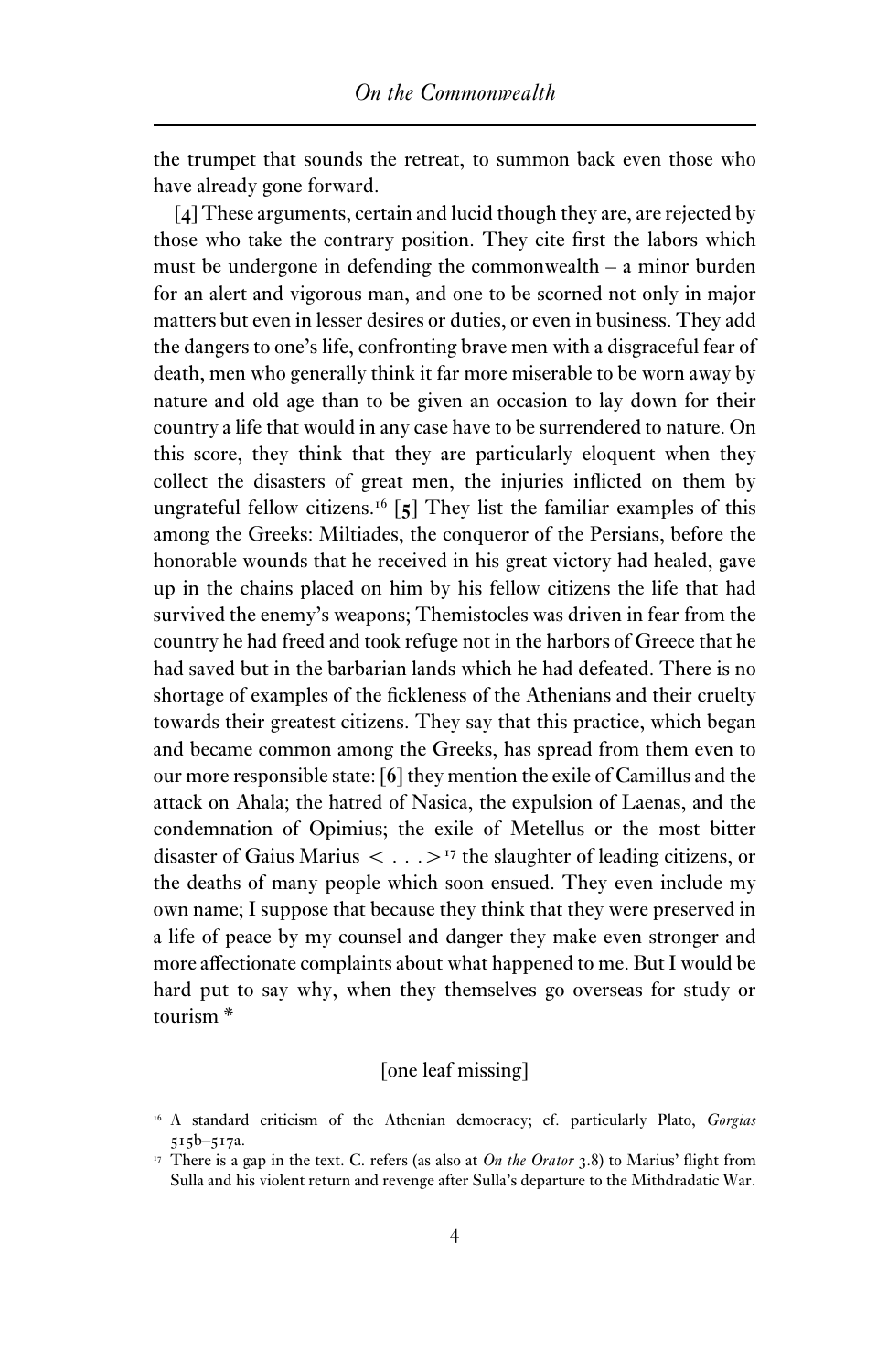$[7]$ <sup>\*</sup> I had taken an oath (and so did the Roman people) in a public meeting on the day that I completed my term as consul that  $lt$  the  $common wealth$   $>$  was safe, I would easily have been recompensed for the worry and burden of all the injuries to me.<sup>18</sup> And yet my misfortunes had more honor than hardship and incurred less difficulty than glory; and I reaped greater joy from the sympathy of respectable citizens than pain from the happiness of the wicked. But as I said, if things had worked out differently, how could I complain? Nothing unforeseen happened to me, nothing worse than I expected considering how much I had done. I had always been the sort of person who could achieve greater rewards from my leisure than other people because of the varied delights of the studies in which I had immersed myself from childhood; and if something painful happened to everyone, then my misfortune would be no greater than that of others. Even so, I did not hesitate to subject myself to the greatest tempests, even thunderbolts, of fate for the sake of saving my fellow citizens and for creating through my own individual dangers a peace shared by all. [8] Our country did not give us birth or rearing without expecting some return from us<sup>19</sup> or thinking that while herself serving our convenience she should provide a safe refuge for our relaxation and a quiet place for rest; but she did so with the understanding that she has a claim on the largest and best part of our minds, talents, and judgment for her own use, and leaves for our private use only so much as is beyond her requirements.

[9] Furthermore, we should pay no attention at all to the excuses people advance in order more easily to enjoy their ease. They say that for the most part those who are active in public life are completely worthless men: to be paired with them is low, and to fight against them, especially when the mob is stirred up, is wretched and dangerous. Therefore, they say, a wise man should not take the reins when he cannot curb the insane and uncontrollable impulses of the crowd, nor should a free man endure blows or await injuries unendurable to a wise man in struggling with foul and disgusting opponents – as if for good and brave men of great spirit there could be any more suitable reason for taking part in public life than not to be subject to wicked men or allow them to ravage the commonwealth while they themselves are incapable of bringing aid, even if they should wish to.

<sup>&</sup>lt;sup>18</sup> When prohibited from speaking to the assembly on the last day of his consulate by the tribune Metellus Nepos, C. instead swore an oath that he had saved the commonwealth and the city; cf. *Against Piso* 6. See above, Book I fr. 2.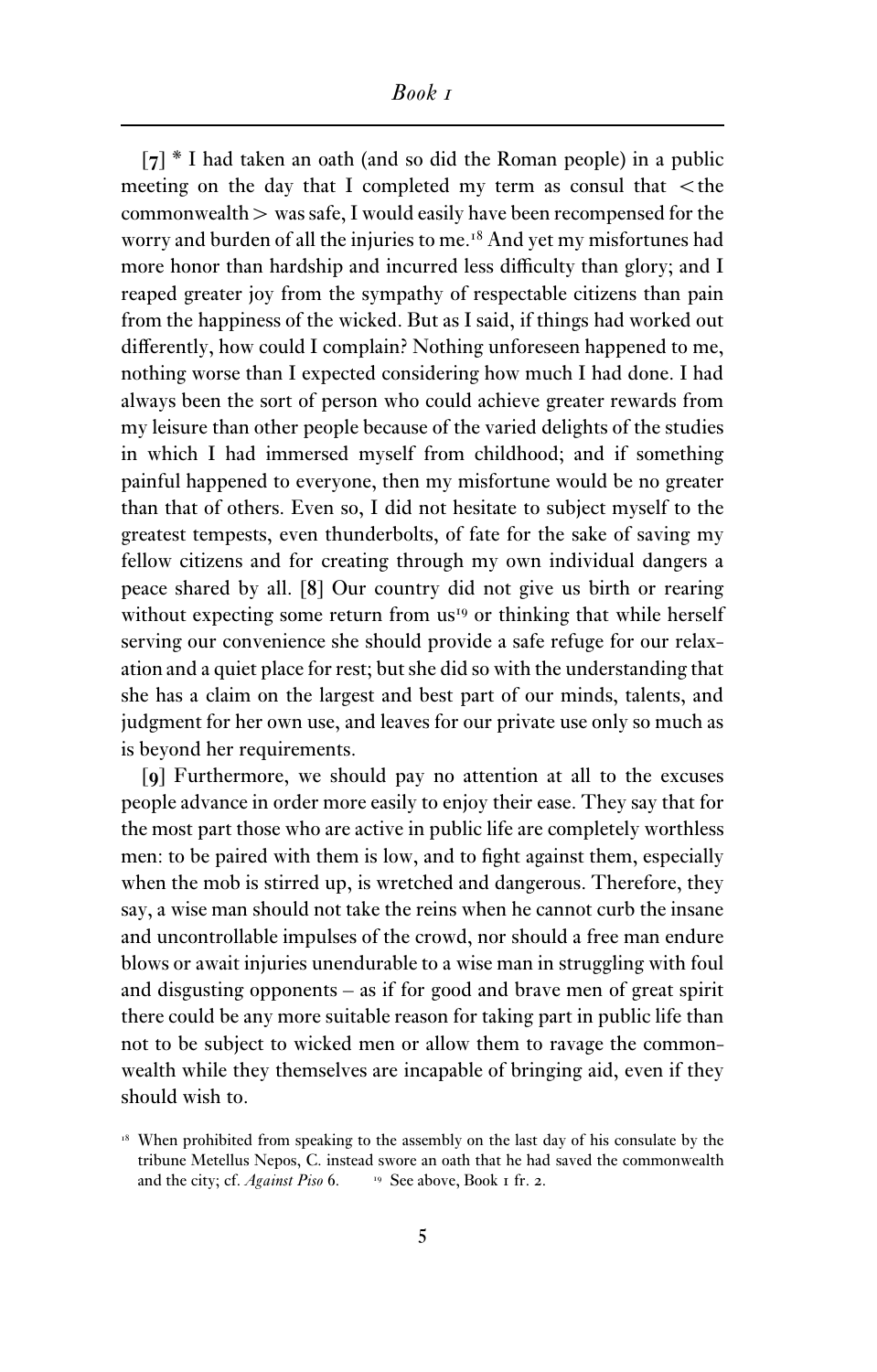[10] Who, moreover, can be convinced by this proviso, that they say that the wise man will take no part in public affairs unless the necessity of a crisis compels him? As if there could be any greater necessity than happened to me; but how could I have done anything if I had not been consul at the time? And how could I have been consul if I had not from my childhood held to a course of life which took me from my origins in the equestrian order to the highest rank in the state? There is, then, no possibility of bringing aid to the state, however great the dangers that oppress it, at a moment's notice or when you want to, unless you are in a position that permits such action.  $[11]$  And I am particularly amazed by this feature of the philosophers' argument, that people who admit their incapacity for steering in calm weather – because they have never learned how or wanted to know – these same people offer to take the helm in the greatest storms. They make a habit of saying openly, and even boasting, that they have neither studied nor taught anything about the methods of organizing and preserving commonwealths, and they think that such knowledge belongs not to wise and learned men but to men of practical experience in these areas. But then what is the sense of promising their aid to the commonwealth under the pressure of necessity when they have no idea of how to guide a commonwealth when there is no such necessity, something that is much easier to do? For my own part, even if it were true that a philosopher should not willingly lower himself to take part in civic affairs, but should not refuse to do so under the compulsion of a crisis, still I would think that the knowledge of public administration is something that philosophers should by no means neglect, because they ought to prepare in advance whatever they might need, even if they do not know whether they actually will.

[12] I have said all this at length because my goal in this work is a discussion of public affairs; and in order to avoid its being pointless, I was obliged to eliminate doubts about taking part in public life.<sup>20</sup> But anyone who is moved by the authority of philosophers should pay attention for a short time and listen to the ones who have the greatest authority and fame among learned men; I believe that even if they did not hold office, they performed a public function because they did much research and writing about government. Those seven men whom the Greeks named ''wise,'' I

<sup>&</sup>lt;sup>20</sup> Both "public affairs" and "public life" translate *res publica*; for its meanings see "Text and Translation.''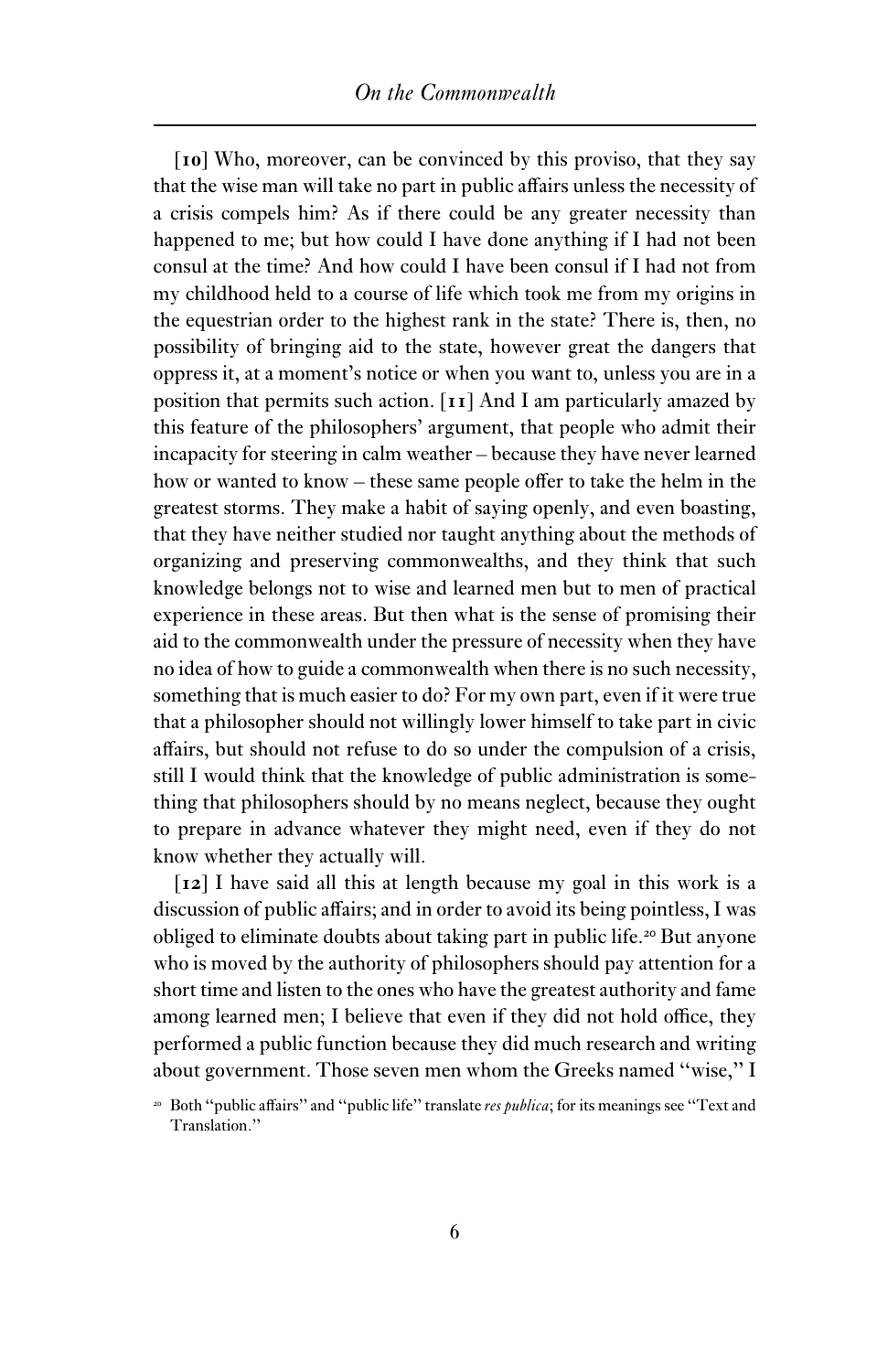observe, were almost all deeply involved in public affairs.<sup>21</sup> And there is nothing in which human virtue approaches the divine more closely than in the founding of new states or the preservation of existing ones.

 $\lceil$  I<sub>3</sub>] In such matters, since I have had the occasion both to achieve something memorable in my public career and to have a certain capacity for explaining the principles of civic life not only from my experience but from my desire to learn and to teach  $\lt \ldots \gt^2$  I should be an authority, since some earlier figures were skilled in argument but performed no public actions, while others were admirable in their deeds but poor at exposition. In fact, the argument that I will expound is neither new nor discovered by me; instead, I will recall the memory of a discussion of the greatest and wisest men in our state of a single generation, which was described to you and me in our youth by Publius Rutilius Rufus when we were with him for several days at Smyrna; I think that nothing of any significance for these matters has been omitted.

[14] For when Publius Africanus the younger, the son of Paullus, had determined to spend the Latin holidays in the consulate of Tuditanus and Aquilius on his estate, $23$  and his closest friends had said that they would visit him frequently during those days, on the first morning of the holiday the first to arrive was his sister's son Quintus Tubero. After Scipio had greeted him warmly and said that he was glad to see him, he asked, ''What are you up to so early, Tubero? The holiday gave you a welcome opportunity for study.''

: I have all the time in the world free for my books – they are never busy. But to find you at leisure is truly remarkable, especially during the present public disturbances.

sCIPIO: Well, you have found me, but at leisure more in body than mind.

: You should relax your mind as well; as agreed, there are many of us ready, if you find it convenient, to make full use of this leisure with you.

<sup>&</sup>lt;sup>21</sup> The importance of the Seven Sages as practical politicians was emphasized by the Peripatetic Dicaearchus, one of C.'s sources in the first two books; the only one not active in public life was Thales of Miletus. The list of the seven varies; Plato (*Protagoras* 343a) includes Thales, Pittacus, Bias, Solon, Cleobulus, Myson, and Chilon.

<sup>&</sup>lt;sup>22</sup> There is a gap in the sense, and a verb is missing.

<sup>&</sup>lt;sup>23</sup> The Latin holidays (*Feriae Latinae*) took place early in the calendar year (129 BCE); Scipio's estate was in the Campus Martius, just outside the formal boundary of the city of Rome.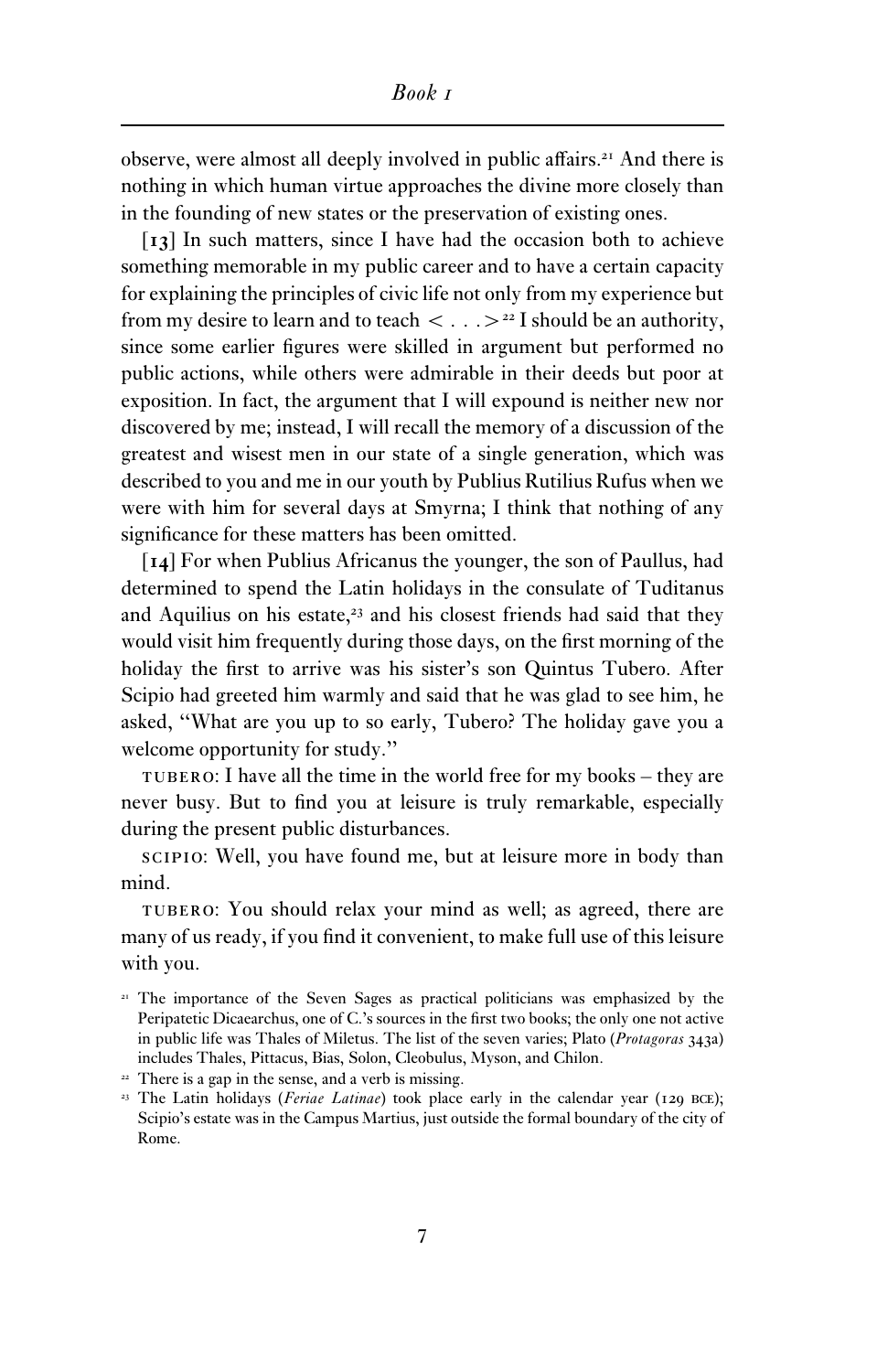scipio: That's fine with me, so long as at some point we learn something of substance.

 $[I<sub>5</sub>]$  TUBERO: Then since you seem to invite it and give me hope of your attention, shall we first consider (before the others arrive) what the meaning is of the second sun which has been reported in the senate?<sup>24</sup> The witnesses are neither few nor frivolous, so that it isn't so much a question of believing them as of explaining it.

: How I wish our friend Panaetius were here! He conducts the most scholarly research into the heavens as well as everything else. But, Tubero, to give you my honest opinion, I don't completely agree with our friend in this sort of thing: he makes such definite statements about things the nature of which we can scarcely guess, that he seems to see them with his eyes or even touch them with his hands. I am inclined to think Socrates all the wiser for having given up all concerns of this sort and for saying that research into natural philosophy seeks either things greater than human understanding can follow or things that have nothing at all to do with human existence.

[ $16$ ] TUBERO: I don't know, Africanus, why people say that Socrates rejected all discussions of this kind and was concerned only with human life and morality. Plato is the fullest source we have about him, and in his books Socrates frequently speaks in such a manner that when he discusses morals, virtues, and even public life he seeks to link them in the manner of Pythagoras with numbers and geometry and harmony.

sCIPIO: True enough; but I'm sure that you have heard, Tubero, that after Socrates' death Plato traveled first to Egypt for the sake of study, then to Italy and Sicily to learn the discoveries of Pythagoras; and that he spent a great deal of time with Archytas of Tarentum and Timaeus of Locri, and purchased the papers of Philolaus; and that since at that time Pythagoras had a great reputation in that region, he devoted himself to the Pythagoreans and their studies. And so, since he loved Socrates above all others and wanted to attribute everything to him, he wove together the wit and subtlety of Socratic conversation with the obscurity of Pythagoras and the weight of his varied erudition.<sup>25</sup>

 $\lceil$  I7] When Scipio had said this, he saw Lucius Furius approaching

<sup>&</sup>lt;sup>24</sup> Parhelion ("sun-dogs") is an atmospheric phenomenon caused by the refraction of light through ice crystals; its occurrence in 129 was seen (in hindsight) as an omen of Scipio's death, which took place shortly after the dramatic date of the dialogue (cf. *On the Nature of the Gods* 2.14).

<sup>&</sup>lt;sup>25</sup> This is the earliest reference to Plato's Egyptian travels; C.'s interpretation of Plato as a synthesis of Socrates and Pythagoras may have been drawn from Dicaearchus.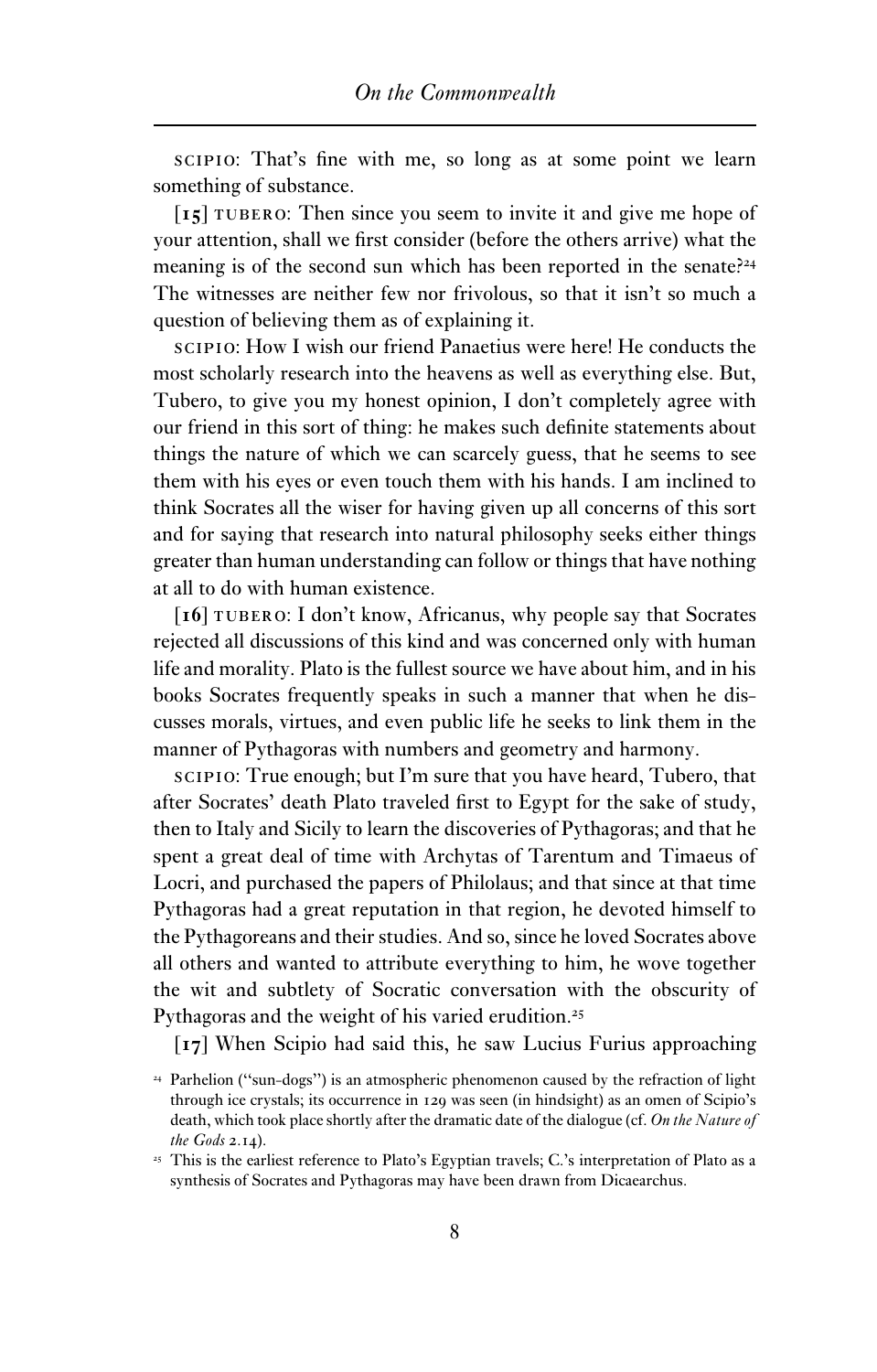unannounced; and after greeting him, he grasped him affectionately and placed him on his own couch. And since Publius Rutilius (our informant about this conversation) arrived with him, he greeted him too and told him to sit next to Tubero.

PHILUS: What are you up to? Has our arrival interrupted your conversation?

sCIPIO: Not at all. You regularly give careful attention to the kind of question that Tubero had just raised; and in fact our friend Rutilius even under the walls of Numantia itself used to discuss this kind of thing with me.

PHILUS: What is the subject?

sCIPIO: About those two suns; and I would like to know, Philus, what you think about it.

[18] He had just finished speaking, when a slave announced that Laelius was coming to visit and had already left his house. Then Scipio put on his shoes and outdoor clothes and left the bedroom, and when he had walked in the portico for a little while he greeted Laelius on his arrival and the men who came with him: Spurius Mummius, of whom he was particularly fond, and Gaius Fannius and Quintus Scaevola, Laelius' sons-in-law, young men of learning and already of an age to become quaestors. When he had greeted them all, he took a turn in the portico and placed Laelius in the middle. There was something like a law between them in their friendship, that Laelius would treat Africanus almost as a god when they were on campaign, because of his extraordinary military glory, and that in Rome Scipio treated Laelius as a parent because he was the elder. When they had talked together a little during a few turns up and down the portico, and Scipio had expressed his pleasure and delight at their arrival, it was agreed that they should sit in the sunniest spot of the meadow, as it was still winter. As they were about to do so, Manius Manilius arrived, a man of wisdom whom they all knew and loved. When he had been greeted warmly by Scipio and the rest, he sat down next to Laelius.

[19] PHILUS: I don't think that we need to find a new subject because these people have arrived, but we should discuss it more carefully and say something worthy of their ears.

LAELIUS: What was the subject? what conversation did we interrupt?

<sup>&</sup>lt;sup>26</sup> Rutilius was a military tribune at the siege of Numantia in Spain in  $134-133$ .

<sup>&</sup>lt;sup>27</sup> The minimum legal age for the quaestorship was 30.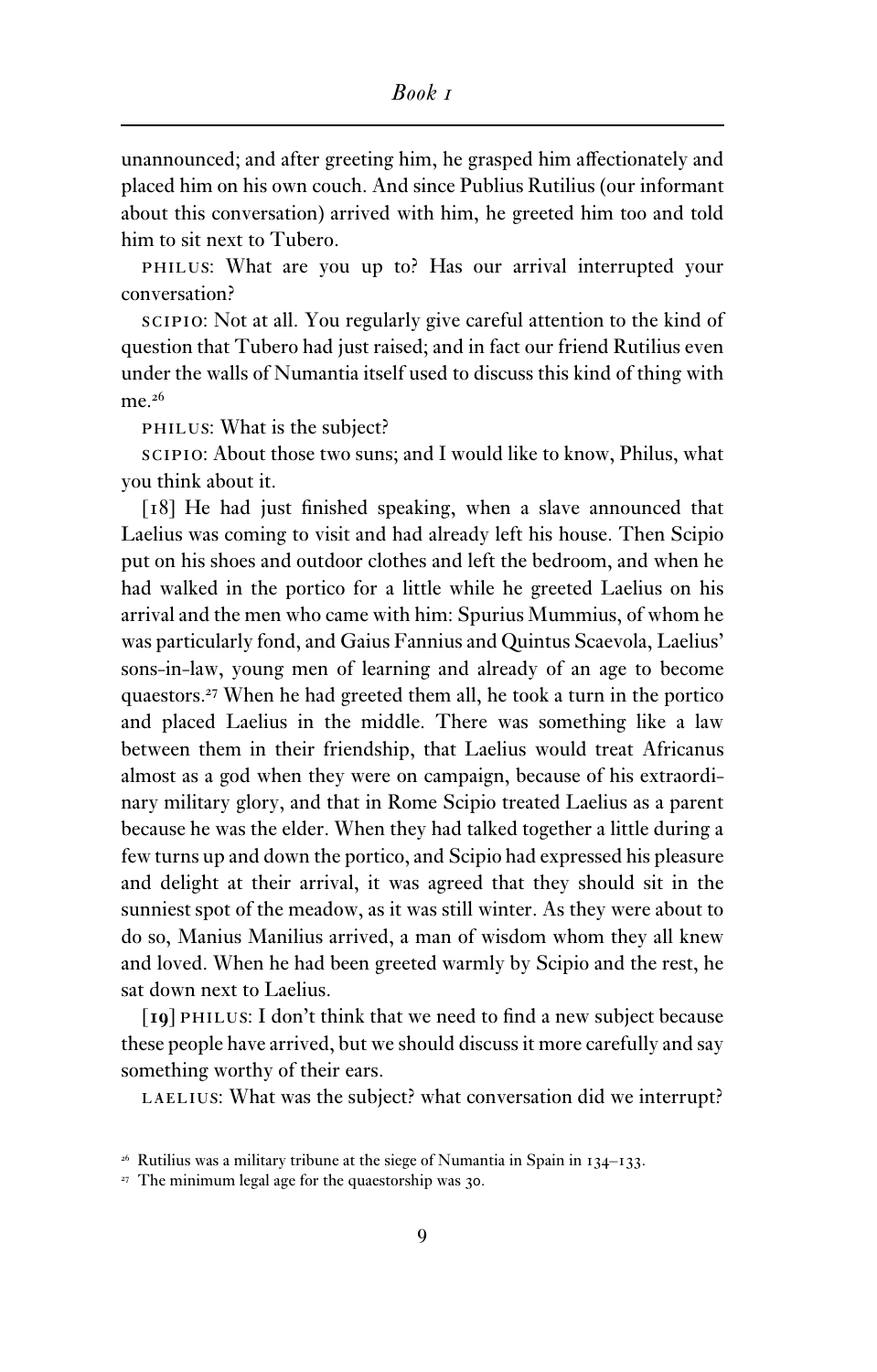PHILUS: Scipio had asked me what I thought about the two suns that have been seen.

LAELIUS: Is that so, Philus? Are we so well informed about the things that concern our homes and the commonwealth that we are asking questions about what is going on in the sky?

PHILUS: Don't you think it is relevant to our homes to know what is going on at home? Our home is not the one bounded by our walls, but this whole universe, which the gods have given us as a home and a country to be shared with them. $28$  And if we are ignorant of this, then there are many important things of which we must also be ignorant. And indeed, Laelius, the investigation of such things itself brings pleasure to me, and as it does to you too and to all those eager for wisdom.

[20] LAELIUS: I make no objection, especially since it is a holiday; but is there something left to hear, or have we come too late?

PHILUS: We have discussed nothing yet, and since it is not yet begun, I would happily yield so that you can speak about it.

: No, we would rather hear you, unless Manilius perhaps thinks that he should compose an interdict between the two suns, that each should possess the sky as it did before.

MANILIUS: Must you continue, Laelius, to make fun of that branch of learning in which you are yourself an expert and without which no one can know what is his own and what is someone else's? But we can come back to that; now let us listen to Philus, whose opinion, I see, is sought on greater topics than mine or that of Publius Mucius.

 $[2I]$  PHILUS: I have nothing new to offer you, and nothing that I have thought up or discovered myself. I remember that when this same sight was reported before, Gaius Sulpicius Galus (a great scholar, as you know) happened to be at the house of Marcus Marcellus, who had been his colleague as consul.<sup>30</sup> He had the celestial globe brought out, the one that Marcellus' grandfather had taken home as his only booty from the capture of Syracuse, a very rich city filled with beautiful things.<sup>31</sup> I had

<sup>&</sup>lt;sup>28</sup> The Stoic idea of the universe as the shared home of gods and men is central to the moral argument of *On the Commonwealth*; it also underlies the argument about natural law in *On the Laws*.

A joke based on Manilius' eminence as a legal scholar. The interdict in question was an injunction against disturbing possession of disputed property pending adjudication; for the text cf. Gaius, *Institutes* 4.160.

<sup>&</sup>lt;sup>30</sup> In 166 BCE. Galus also wrote a book about solar eclipses.

<sup>&</sup>lt;sup>31</sup> Marcus Claudius Marcellus captured Syracuse in 212 BCE, during the Second Punic War; Archimedes was killed in the siege.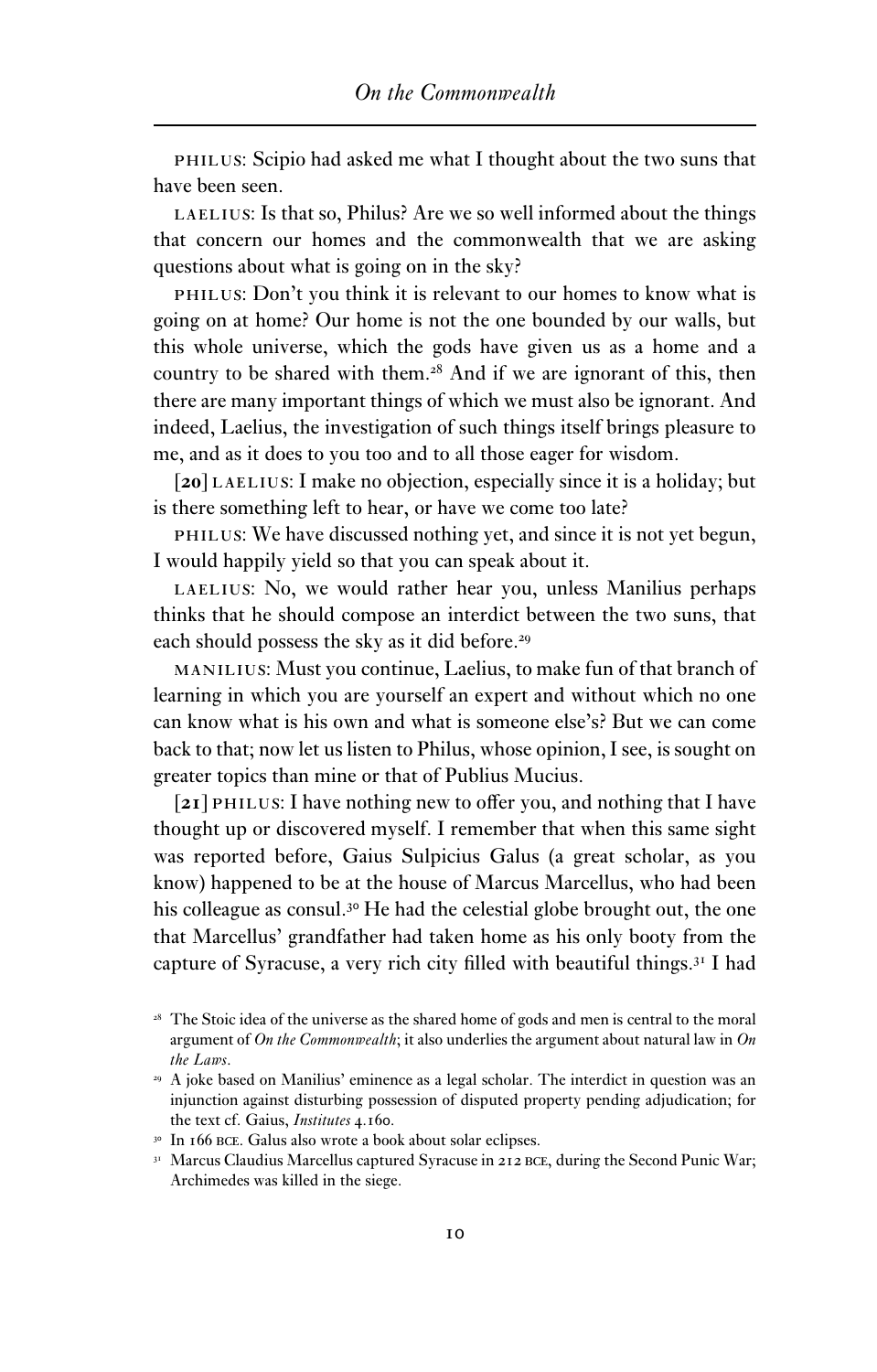often heard about this globe because of the fame of Archimedes, but its appearance was not particularly marvelous: the other globe made by Archimedes, which the elder Marcellus had placed in the temple of Virtue, had greater beauty and fame in the public eye.<sup>32</sup> [22] But when Galus with his great learning began to explain the workings of this device, I decided that Archimedes had more genius than human nature seemed capable of possessing. Galus said that the invention of the other globe, the solid one, was old; it had first been made by Thales of Miletus and then was marked out with the fixed celestial stars by Eudoxus of Cnidus, who he said was a pupil of Plato's. Many years later, Aratus brought out a verse description of its ornamentation, drawn from Eudoxus, not using any astronomical knowledge but through his ability as a poet.<sup>33</sup> But this new kind of globe included the motions of the sun and moon and the five stars that are known as ''planets'' or ''wandering,'' something that could not be achieved in the solid globe. The discovery of Archimedes was all the more remarkable, because he had discovered how a single turning action could preserve these unequal orbits with their different speeds. When Galus moved this globe, the moon followed the sun by as many revolutions of the bronze globe as it does by days in the sky itself; the result was that the same eclipse of the sun occurred on the globe, and the moon then fell into the space which was in the shadow of the earth, when the sun from the region \*

#### [probably four leaves missing]

 $[23]$  SCIPIO: \* was . . . because I was fond of the man myself and knew that he was highly respected and loved by my father Paullus.<sup>34</sup> I remember that when I was in my teens, when my father was consul in Macedonia and I was with him on campaign, the army was shaken by religious fear because on a clear night the bright full moon suddenly disappeared. Galus was there as a legate about a year before he was elected consul; the next day he had no qualms about explaining openly in the camp that it was no omen, but that it had happened then and would always happen in

<sup>&</sup>lt;sup>32</sup> The Temple of Virtue was vowed by Marcellus (the conqueror of Syracuse) after the battle of Clastidium in  $222$  BCE and built by his son (also Marcus Marcellus, consul in  $196$ and father of the consul of 166). The globe dedicated in the temple was a solid celestial sphere; the one kept by Marcellus was clearly an orrery.

C. himself as a young man translated Aratus' poem, the *Phaenomena*; a large portion of the translation survives.

Scipio distinguishes between his natural father, Lucius Aemilius Paullus, and his adoptive father, Publius Cornelius Scipio.

<sup>35 21</sup> June 168 BCE (3 September in the Roman calendar of that date; cf. Livy 44.37.5-9).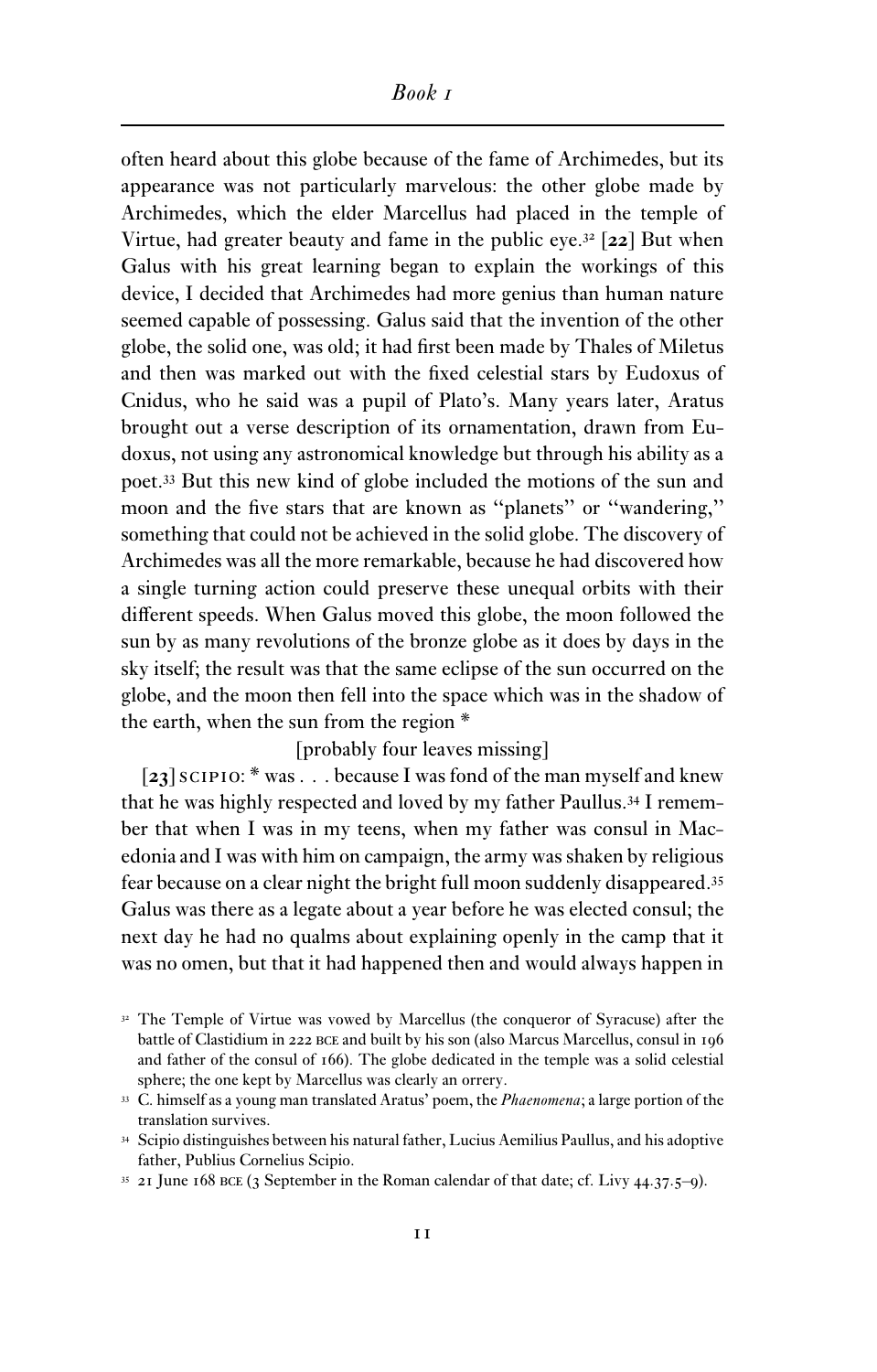the future at fixed times when the sun was so placed that its light could not reach the moon.

: Really? Was he able to teach that to simple countryfolk, and did he dare to say such things before uneducated people?

SCIPIO: He did indeed, and with great  $\langle$  success $>$ \*

[probably one leaf missing]

 $[24]$  SCIPIO: \* neither inappropriate bravado nor a speech that was inconsistent with the character of a very authoritative man: he accomplished something great in dispelling the empty religious fear of men who were terrified.

 $[25]$  During the great war which the Athenians and Spartans waged so bitterly against one another, Pericles, the leading man of his state in authority, eloquence, and judgment, is said to have taught his fellow citizens something similar: when there was a sudden darkness and the sun disappeared, $3<sup>6</sup>$  the Athenians were seized by intense fear, and he taught them what he had learned from his teacher Anaxagoras, that such things necessarily take place at specific times when the whole moon passes below the disk of the sun; and that while it does not happen at every new moon, it can only happen at the time of the new moon. In giving a scientific lecture, he freed the people from fear: at that time this was a new and unknown explanation, that the sun is eclipsed by the interposition of the moon. They say that Thales of Miletus was the first to recognize this, but later on it was known even by our own Ennius; as he writes, in roughly the three hundred and fiftieth year after the foundation of Rome, ''on the fifth of June moon and night blocked the sun.'' Astronomical knowledge is so precise that from the date which is indicated in Ennius and the Great Annals,<sup>38</sup> previous eclipses of the sun have been calculated back to the one which took place on the seventh of July in the reign of Romulus. During that darkness, even if nature snatched Romulus to a human death, his virtue is still said to have carried him up to the heavens.<sup>39</sup>

[26] TUBERO: Do you see then, Africanus, what seemed otherwise to you a little while ago, that  $\langle$  learning $>$   $*$ 

 $36$  4 August 431 BCE.

<sup>&</sup>lt;sup>37</sup> Ennius, *Annales* 166 Warmington. The correct astronomical date is 21 June 400 BCE, 350 years after the Polybian date (used by C.) for the foundation of Rome,  $751/0$ .

<sup>&</sup>lt;sup>38</sup> The *Annales Maximi* was an annual record kept by the pontifex maximus, including eclipses and other portents.  $\Box$  <sup>39</sup> On the deification of Romulus see below 2.17 and 6.24.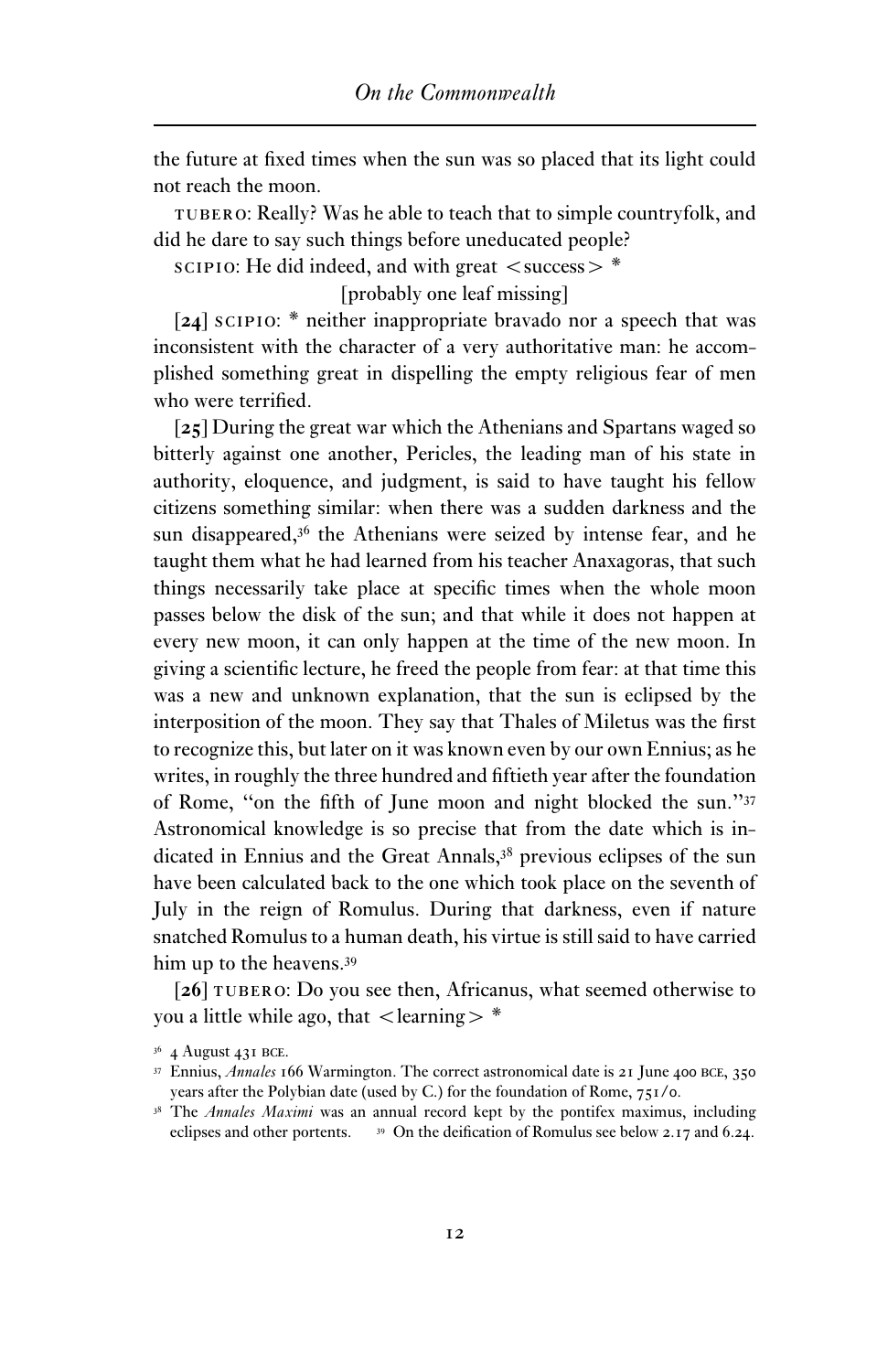[one leaf missing]

sCIPIO: \* let others see.<sup>40</sup> But what element of human affairs should a man think glorious who has examined this kingdom of the gods; or long-lived who has learned what eternity really is; or glorious who has seen how small the earth is – first the whole earth, then that part of it which men inhabit? We are attached to a tiny part of it and are unknown to most nations: are we still to hope that our name will fly and wander far and wide?  $[27]$  The person who is accustomed neither to think nor to name as ''goods'' lands and buildings and cattle and huge weights of silver and gold, because the enjoyment of them seems to him slight, the use minimal, and the ownership uncertain,<sup>41</sup> and because the vilest men often have unlimited possessions – how fortunate should we think such a man! He alone can truly claim all things as his own, not under the law of the Roman people but under the law of the philosophers; not by civil ownership but by the common law of nature, which forbids anything to belong to anyone except someone who knows how to employ and use it. Such a man thinks of military commands and consulates as necessary things, not as desirable ones, things that must be undertaken for the sake of performing one's duty, not to be sought out for the sake of rewards or glory. Such a man, finally, can say of himself the same thing Cato writes that my grandfather Africanus used to say, that he never did more than when he did nothing, that he was never less alone than when he was alone.<sup>42</sup> [28] Who can really think that Dionysius accomplished more by seeking in every way to deprive his citizens of liberty than did his citizen Archimedes, while seeming to accomplish nothing, in creating that globe we spoke about just now? Or that men who have no one with whom to enjoy conversation in the crowded forum are not more alone than men who, even when no one else is present, can converse with themselves or are somehow present in a meeting of the most learned men, whose discoveries and writings give them pleasure? Who would think anyone wealthier than the man who lacks nothing of what nature requires, or more powerful than the man who achieves all that he seeks, or more blessed than the man who is freed from all mental disturbance, or of more

Scipio's first speech anticipates themes taken up later in the dialogue, notably in the preface to Book 3 and in the *Dream*. It also has close connections with Aristotle's lost *Protrepticus* (fr. 10a Ross).

There is an extended play on the technical terminology of Roman property law, which distinguished sharply between ownership and possession.

<sup>&</sup>lt;sup>42</sup> Cato, *Origines* fr. 127 Peter, but the location is doubtful. C. cites the same aphorism (in slightly different words) at *On Duties* 3.1.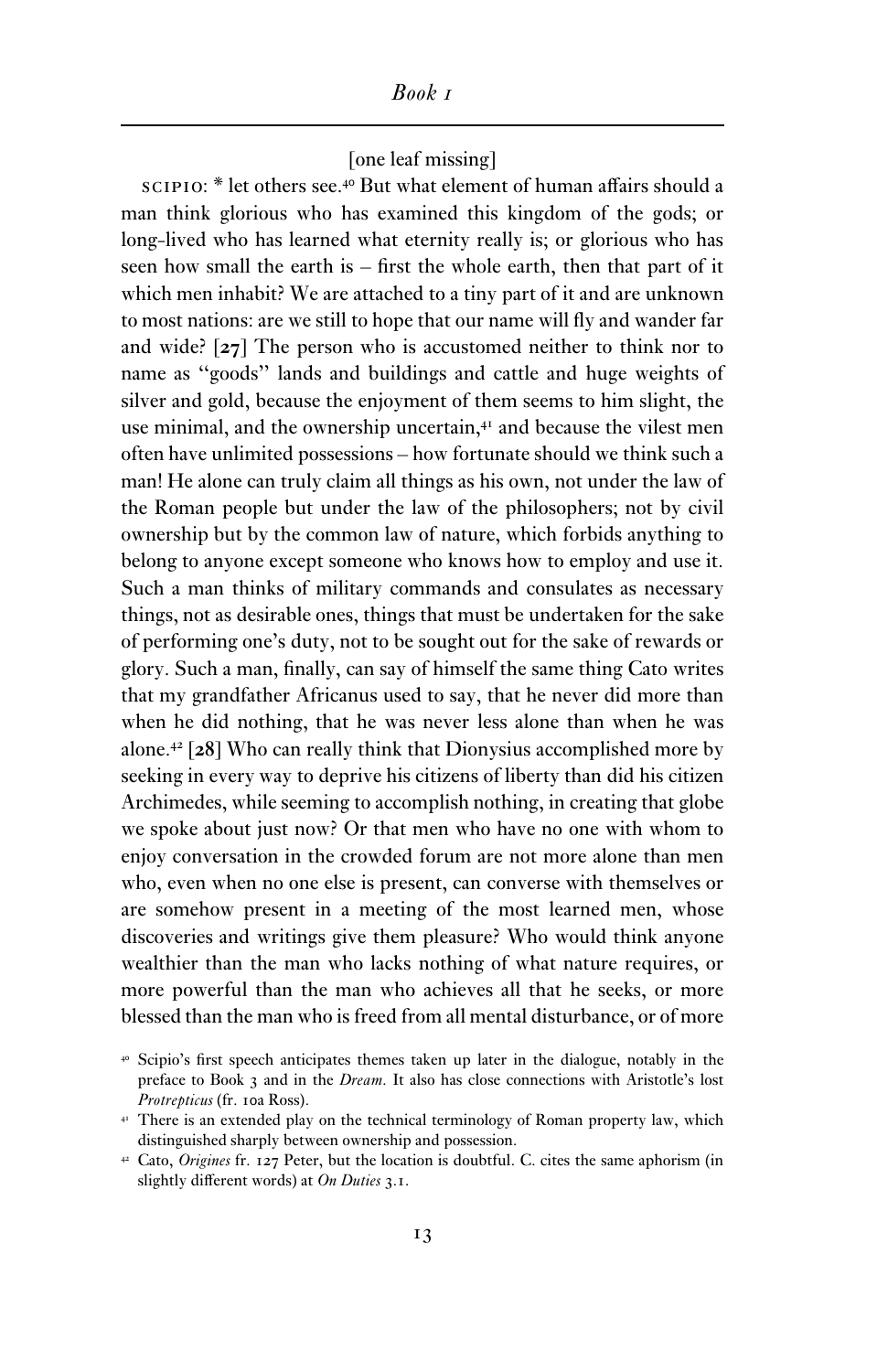secure good fortune than the man who possesses, as they say, only what he can carry with him out of a shipwreck? What power, what office, what kingdom can be grander than to look down on all things human and to think of them as less important than wisdom, and to turn over in his mind nothing except what is eternal and divine? Such a man believes that others may be called human, but that the only true humans are those who have been educated in truly human arts.  $[29]$  I think that the saying of Plato (or whoever else said it) is elegant:<sup>43</sup> when a storm drove him from the sea to an unknown land on a deserted shore, when his companions were afraid because of their ignorance of the place, they say that he noticed that some geometrical shapes were drawn in the sand; when he saw them, he exclaimed that they should be of good spirits: he saw human traces. He clearly inferred that not from his observation of sown fields, but from the signs of learning. And therefore, Tubero, learning and educated men and your own studies have always been a source of pleasure to me.

[30] LAELIUS: I don't dare respond to that, Scipio, nor  $\langle$  do I think that  $>$  you or Philus or Manilius are so  $*$ 

[one leaf missing]

LAELIUS: \* there was a model in his own father's family for our friend Tubero here to imitate,

superbly stout-minded man, wise Sextus Aelius

who was – and was called by Ennius – "superbly stout-minded" and "wise" not because he looked for things he could never find, but because he gave opinions which relieved his questioners of care and trouble. In his arguments against Galus' studies he always used to quote Achilles' famous lines from the *Iphigenia*:

What's the point of looking at astronomers' signs in the sky when goat or scorpion or some beast's name arises –

no one looks at what's in front of his feet; they scan the tracts of the sky. He also used to say (I listened to him frequently and with great pleasure) that Pacuvius' Zethus was too hostile to learning; he preferred Ennius' Neoptolemus, who said that ''he wanted to be a philosopher, but only a little; it didn't please him totally."<sup>46</sup> But if Greek learning pleases you

The anecdote is in fact normally connected to Aristippus, not Plato.

 $\#$  Ennius, *Annals* 326 Warmington.  $\#$  Ennius, *Plays* 249–51 iWarmington.

<sup>&</sup>lt;sup>46</sup> Ennius, *Plays* 400 Warmington. The same two passages are similarly juxtaposed at *On the Orator* 2.156. The contrast between the brothers Zethus and Amphion as men of action and learning respectively derives from Euripides' *Antiope* (adapted by Pacuvius) and is used by Callicles in Plato, *Gorgias* 485e-486a, to demonstrate the folly of philosophers.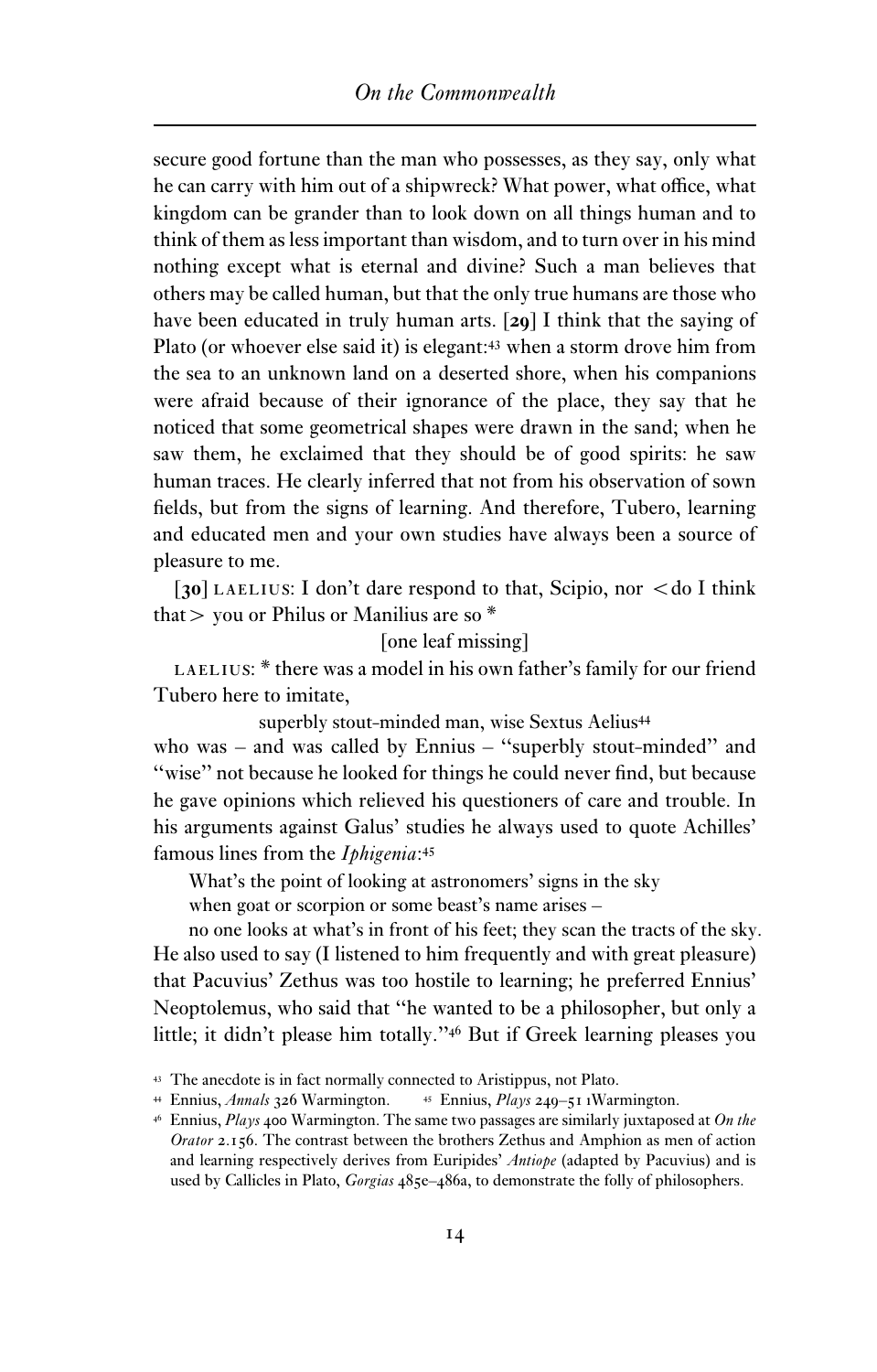that much, then there are other studies, more suitable to free men and more widely applicable, that we can bring to the needs of everyday life or even to public affairs. If studies of your kind have any value, it is this: they sharpen a little and seem to tickle the minds of boys, so that they can learn greater things more easily.

[31] TUBERO: I don't disagree with you, Laelius, but I want to know what you understand to be "greater things."

LAELIUS: I will indeed speak, although I may earn your scorn, since you are asking Scipio about those things in the sky, while I think that the things before our eyes are more worth asking about. Why, I ask you, is the grandson of Lucius Aemilius Paullus, with an uncle like Scipio here, born into the most noble family and in this glorious commonwealth, asking how two suns could have been seen and not asking why in one commonwealth there are two senates and almost two peoples? As you see, the death of Tiberius Gracchus and, before that, the whole conduct of his tribunate have divided one people into two parts. Scipio's enemies and opponents, starting from Publius Crassus and Appius Claudius, but no less after their deaths, control one part of the senate that opposes you under the leadership of Metellus and Publius Mucius; although the allies and the Latins are stirred up, the treaties are broken,<sup>48</sup> and a treasonous land commission is daily starting revolutionary actions, they do not permit this man, the only capable person, to remedy such a dangerous situation.  $[32]$  Therefore, my young friends, if you listen to me, you should have no fear of that second sun: either it is nothing at all, or – granting that it is as it appeared, so long as it isn't causing trouble – we can know nothing about such things, or, even if we knew all about them, such knowledge would make us neither better nor happier. But it is possible for us to have one senate and one people, and if we don't we are in very deep trouble; we know that things are not that way now, and we see that if it can be brought about, then we will live both better and happier lives.

[33] MUCIUS: Well then, Laelius, what do you think that we need to learn in order to accomplish what you demand?

LAELIUS: The skills that make us useful to the state: that, I think, is the most outstanding task of philosophy and the greatest evidence and function of virtue. Therefore, so that we may devote this holiday to

<sup>&</sup>lt;sup>47</sup> Also drawn from Callicles, *Gorgias* 485cd; imitated previously by C. at *On the Orator* 3.58.

 $48$  See also  $3.41$  below.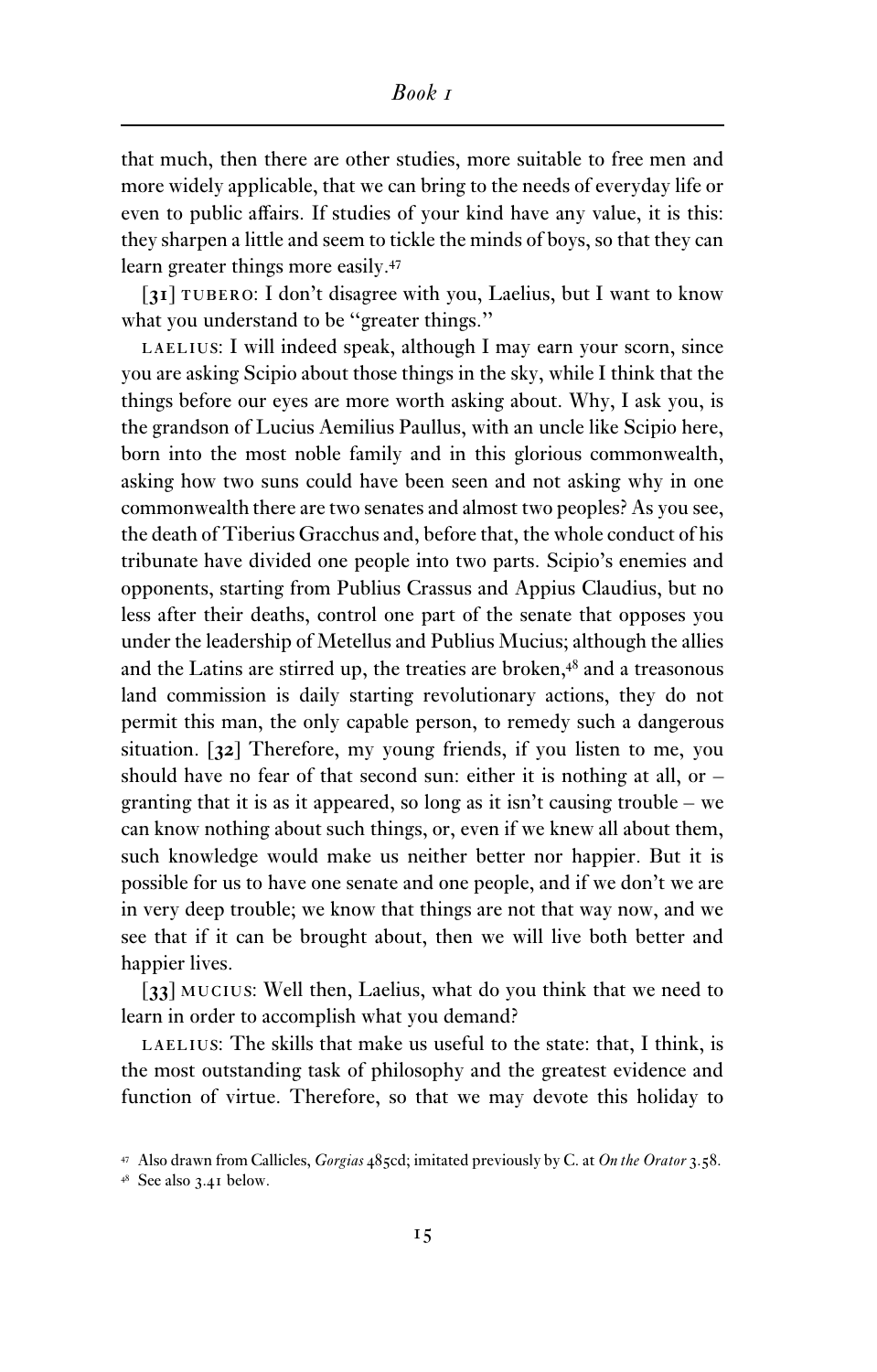conversations that will be most useful to the commonwealth, we should ask Scipio to explain to us what he thinks the best organization of the state to be. After that, we will investigate other subjects, and when we have learned about them I hope that we will arrive directly at these present circumstances and will unravel the significance of the current situation.

[34] When Philus and Manilius and Mummius had expressed their strong approval \*

#### [one leaf missing]

LAELIUS: \* This is what I wanted to happen, not only because a leader of the commonwealth should be the one to talk about the commonwealth, but also because I remembered that you frequently used to discuss this with Panaetius in the presence of Polybius – possibly the two Greeks most experienced in public affairs. Your argument was that by far the best condition of the state was the one which our ancestors had handed down to us.<sup>49</sup> And since you are better prepared to speak about this subject, you will do us all a great favor (and I will speak for the others too) if you explain your ideas about the commonwealth.

[ $35$ ] SCIPIO: In fact, I cannot say that I pay closer or more careful attention to any subject than the one which you, Laelius, are proposing to me. I observe that artisans who are outstanding in their own crafts think and plan and worry about nothing except the improvement of their own skill; and since this is the one craft handed down to me by my parents and my ancestors – the service and administration of the commonwealth – would I not be admitting that I am less attentive than some workman, if I exerted less effort in the greatest craft than they do in trivial ones?  $[36]$ Moreover, although I am not satisfied with what the greatest and wisest men of Greece have written about this subject, I am also not bold enough to prefer my own opinions to theirs. Therefore, I ask you to listen to me in this way: as someone neither completely ignorant of Greek learning nor deferring to the Greeks – particularly on this subject – but as one Roman citizen, reasonably well educated by the care of his father and inflamed from childhood with the desire for learning, but educated much more by experience and home learning than by books.<sup>50</sup>

This sentence has often been used as evidence for C.'s use of Panaetius as a major source for *On the Commonwealth*. In fact, it says the opposite: the argument that follows was Scipio's, not Panaetius'. Polybius was clearly one of C.'s sources in Books  $I$ ,  $2$ , and  $4$  (at least); there is no evidence that he made use of Panaetius, although it is not unlikely.

<sup>&</sup>lt;sup>50</sup> Crassus makes a similar disclaimer at *On the Orator* 1.111, as does C. himself at *On Fate* 4 and probably in the preface to this dialogue: cf. fr. 5 above.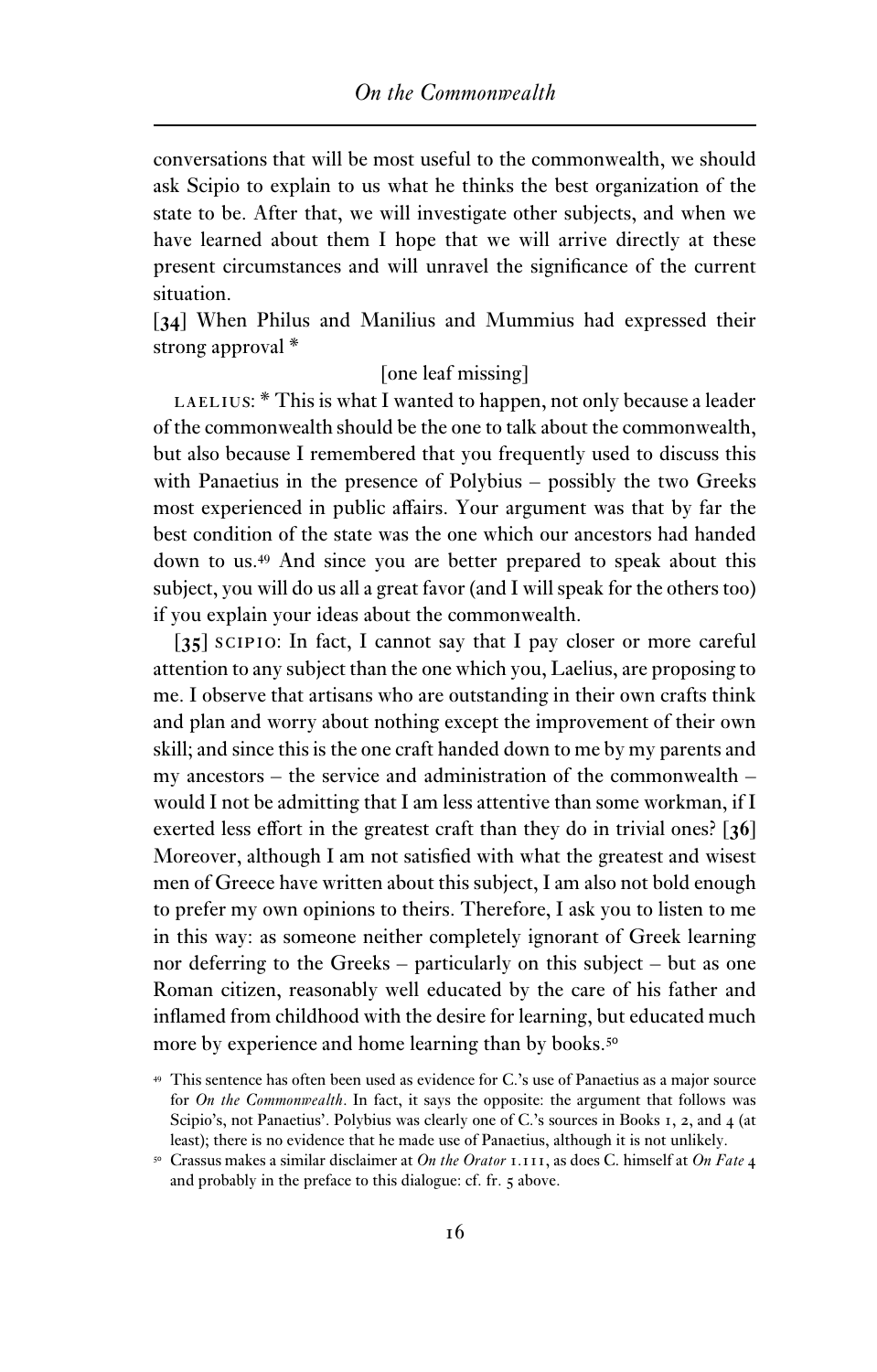[37] PHILUS: I have no doubt at all, Scipio, that no one surpasses you in talent, and in terms of experience in important public affairs you also easily outdo everyone; but we also know the kind of intellectual activities in which you have always been engaged. Therefore if, as you say, you have addressed the study of public affairs (almost a science in itself), then I am very grateful to Laelius. I expect that what you will say will be richer than all the books of the Greeks.

SCIPIO: You arouse very great expectations of what I will say – a very heavy burden for someone about to speak on an important topic.

PHILUS: The expectation may be great, but you will surpass it, as you usually do: there's no danger that your eloquence will fail you as you discuss the commonwealth.

[38] SCIPIO: I will do what you want to the best of my ability, and I will begin my discussion with this proviso – something that speakers on every subject need to use to avoid mistakes – namely that we agree on the name of the subject under discussion and then explain what is signified by that name; and when that is agreed on, only then is it right to begin to speak.<sup>51</sup> We will never be able to understand what sort of thing we are talking about unless we understand first just what it is. And since we are looking into the commonwealth, let us first see what it is that we are looking into.

When Laelius agreed, SCIPIO said: In talking about such a well-known and important subject, I will not begin by going back to the origins which learned men generally cite in these matters, starting from the first intercourse of male and female and then from their offspring and family relationships;<sup>52</sup> nor will I give frequent verbal definitions of what each thing is and how many ways it can be named. In speaking to knowledgeable men who have earned great glory through participation in the public life, both military and domestic, of a great commonwealth, I will not make the mistake of letting the subject of my speech be clearer than the speech itself. I have not undertaken this like some schoolteacher explaining everything, and I make no promises that no tiny details will be left out.

: The kind of speech you promise is just what I am waiting for.

<sup>&</sup>lt;sup>51</sup> The emphasis on the importance of definitions is drawn from Plato, *Phaedrus* 237bc; so also *On the Orator* 1.209–13 and elsewhere.

<sup>&</sup>lt;sup>52</sup> So, for example, Aristotle, *Politics* 1.2 1252a24-30, 1.3 1253b1-8, and Polybius 6.6.2.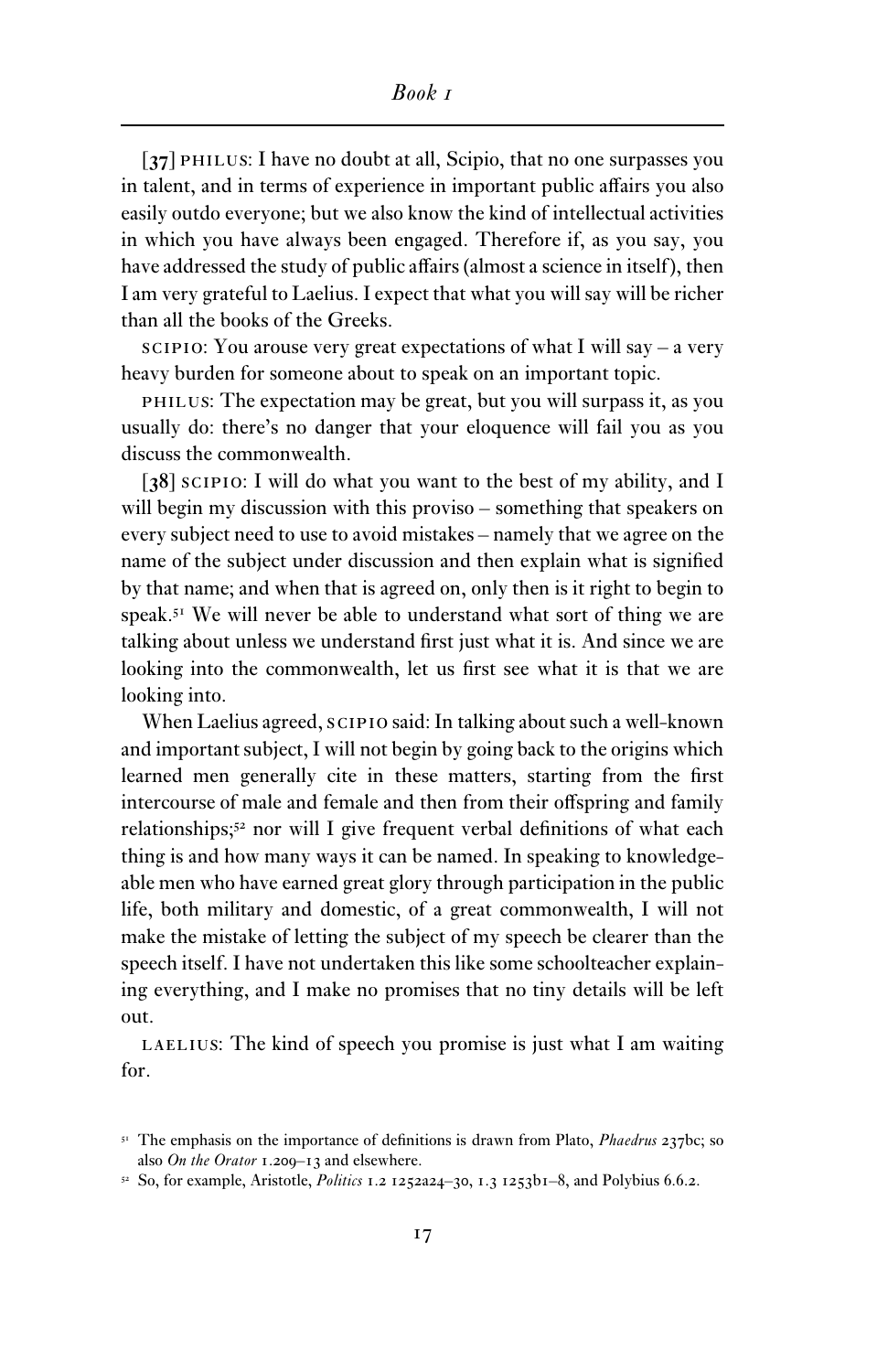[39a] sCIPIO: Well then: the commonwealth is the concern of a people,<sup>53</sup> but a people is not any group of men assembled in any way, but an assemblage of some size associated with one another through agreement on law and community of interest. The first cause of its assembly is not so much weakness as a kind of natural herding together of men: this species is not isolated or prone to wandering alone, but it is so created that not even in an abundance of everything  $\langle$  do men wish to live a solitary existence  $>$   $*$ 

#### [one leaf missing]

[40] Lactantius, *Inst.* 6.10.18:<sup>54</sup> Others have thought these ideas as insane *as they in fact are and have said that it was not being mauled by wild animals that brought men together, but human nature itself, and that they herded together because the nature of humans shuns solitude and seeks community and society*.

[39b] And nature itself not only encourages this, but even compels it  $(Nonius 321.16)$ 

 $[41]$  \* what we can call seeds;<sup>55</sup> nor can we find any deliberate institution either of the other virtues or of the commonwealth itself. These assemblages, then, were instituted for the reason that I explained, and their first act was to establish a settlement in a fixed location for their homes. Once they had protected it by both natural and constructed fortifications, they called this combination of buildings a town or a city, marked out by shrines and common spaces. Now every people (which is the kind of large assemblage I have described), every state (which is the organization of the people), every commonwealth (which is, as I said, the concern of the people) needs to be ruled by some sort of deliberation<sup>56</sup> in order to be long lived. That deliberative function, moreover, must always be connected to the original cause which engendered the state;  $[42]$  and it must also either be assigned to one person or to selected individuals or be

<sup>56</sup> Consilium; see "Text and Translation."

The definition (*est . . . res publica res populi*) is virtually untranslatable, playing on the meaning of *res* (lit. ''thing'') as property. On the meanings of *res publica*, see ''Text and Translation." Scipio returns to and modifies the meaning of this definition at 3.43. The account of the origins of society given here is basically Aristotelian.

<sup>&</sup>lt;sup>54</sup> Lactantius' summary clearly overlaps with the end of sect. 39a; for that reason the quotation from Nonius is placed after it, rather than before as in Ziegler's text. ''These ideas'' are Epicurean, and Ziegler prints as the first part of this fragment a long selection from Lactantius' summary of Lucretius Book 5. "Others" presumably refers to C. himself.

<sup>&</sup>lt;sup>55</sup> Presumably "seeds of justice"; the Stoic implication that virtues are naturally implanted in us is taken up more fully in Books 3 and 4.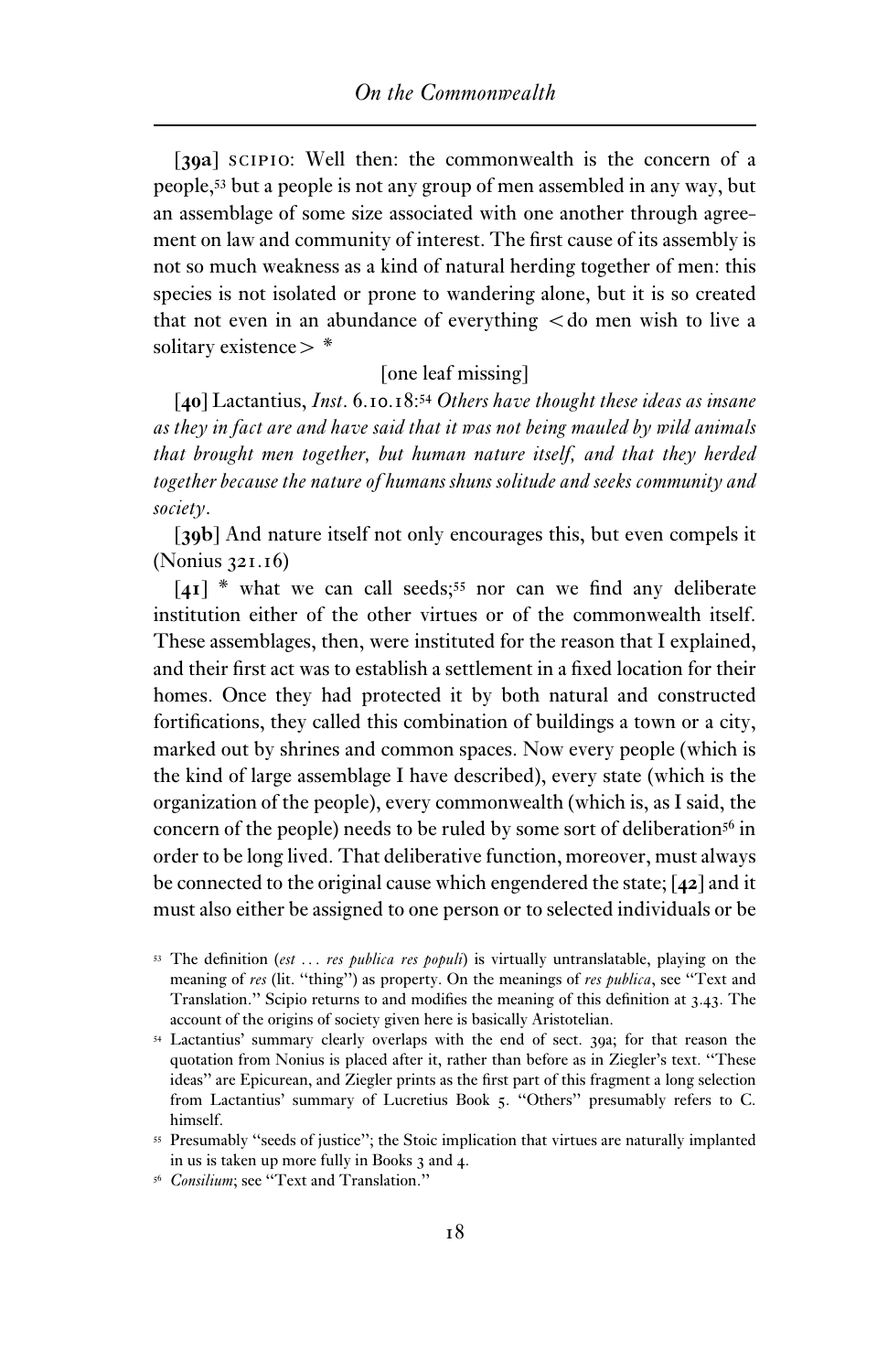taken up by the entire population. And so, when the control of everything is in the hands of one person, we call that one person a king and that type of commonwealth a monarchy. When it is in the control of chosen men, then a state is said to be ruled by the will of the aristocracy. And that in which everything is in the hands of the people is a ''popular'' state – that is what they call it. And of these three types any one, even though it may not be perfect or in my opinion the best possible, still is tolerable as long as it holds to the bond which first bound men together in the association of a commonwealth; and any one might be better than another. A fair and wise king, or selected leading citizens, or the people itself – although that is the least desirable – if injustice and greed do not get in the way, may exist in a stable condition.

[43] But in monarchies, no one else has sufficient access to shared justice or to deliberative responsibility; and in the rule of an aristocracy the people have hardly any share in liberty, since they lack any role in common deliberation and power; and when everything is done by the people itself, no matter how just and moderate it may be, that very equality is itself inequitable, in that it recognizes no degrees of status. And so, even if Cyrus the Great of Persia was the most just and most wise of kings, that still does not seem to be a very desirable ''concern of the people'' (for that is what I called the commonwealth earlier), since it was ruled by the decisions of a single man. Even though our clients the people of Marseilles<sup>57</sup> are ruled with the greatest justice by chosen leading citizens, that condition of the people still involves a form of slavery. And when the Athenians at certain times, after the Areopagus had been deprived of its authority, did nothing except by the decisions and decrees of the people, the state did not maintain its splendor, since there were no recognized degrees of status.

[44] And I say this about these three types of commonwealth when they are not disturbed or mixed but maintain their proper condition. Each of these types is marked by the particular faults which I just mentioned, and they have other dangerous faults in addition: each of these types of commonwealth has a path  $-$  a sheer and slippery one  $-$  to a kindred evil.<sup>59</sup> Beneath that tolerable and even lovable king Cyrus (to

Massilia (Marseilles) was technically independent but was a client state of Rome.

<sup>&</sup>lt;sup>58</sup> The conservative council of the Areopagus was deprived of most of its authority by the radical democracy of the fifth century.

<sup>&</sup>lt;sup>59</sup> For the concept of the "kindred evil" cf. Plato, *Republic* 10.609a; as applied to constitutions, Polybius  $6.10.3-4$ .